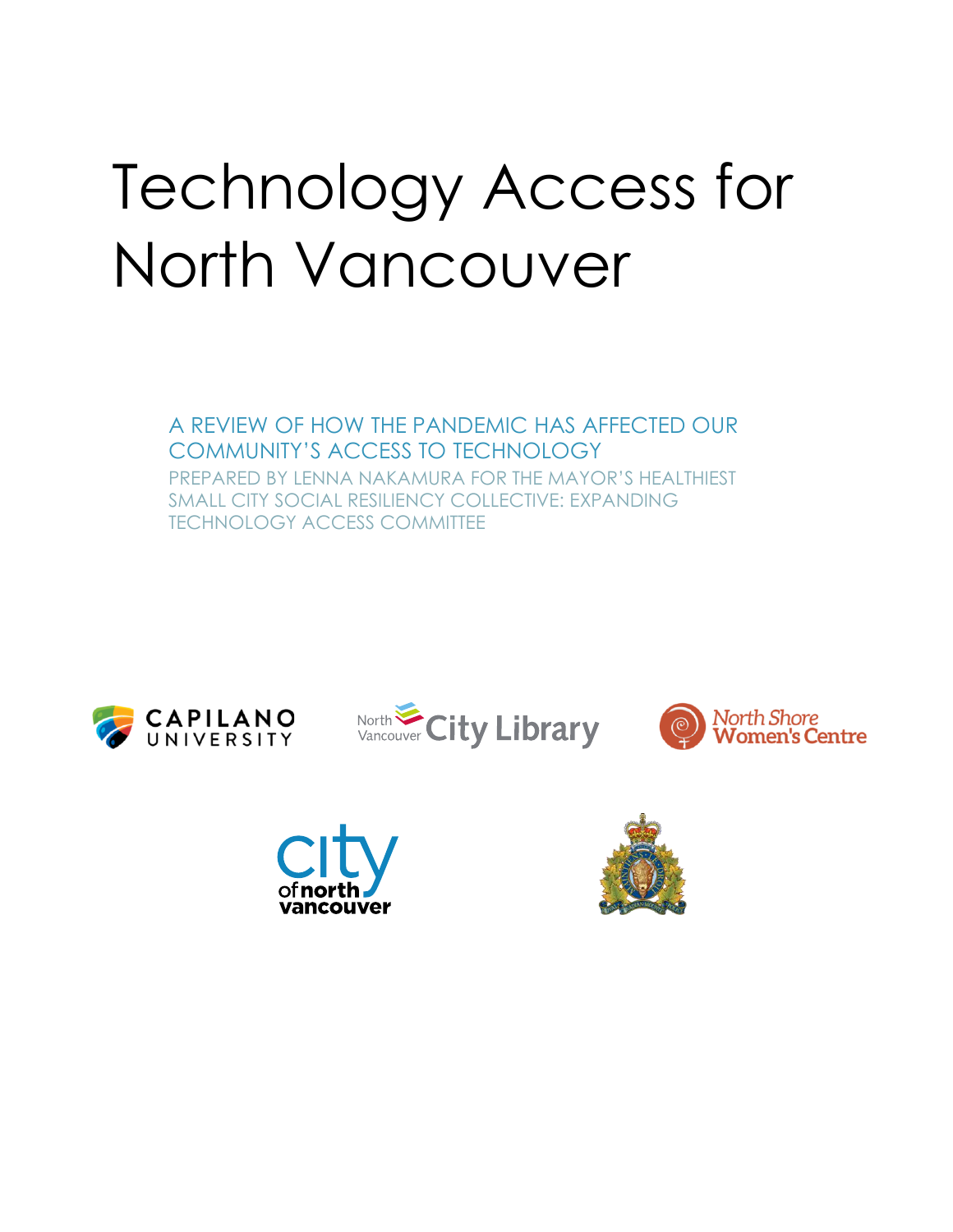# <span id="page-1-0"></span>LAND ACKNOWLEDGMENT

THE EXPANDING TECHNOLOGY ACCESS COMMITTEE WOULD LIKE TO ACKNOWLEDGE THAT THE WORK WE DO TAKES PLACE ON THE UNCEDED, ANCESTRAL, AND TRADITIONAL TERRITORIES OF THE MUSQUEAM, SQUAMISH, AND TSLEIL-WAUTUTH FIRST NATIONS.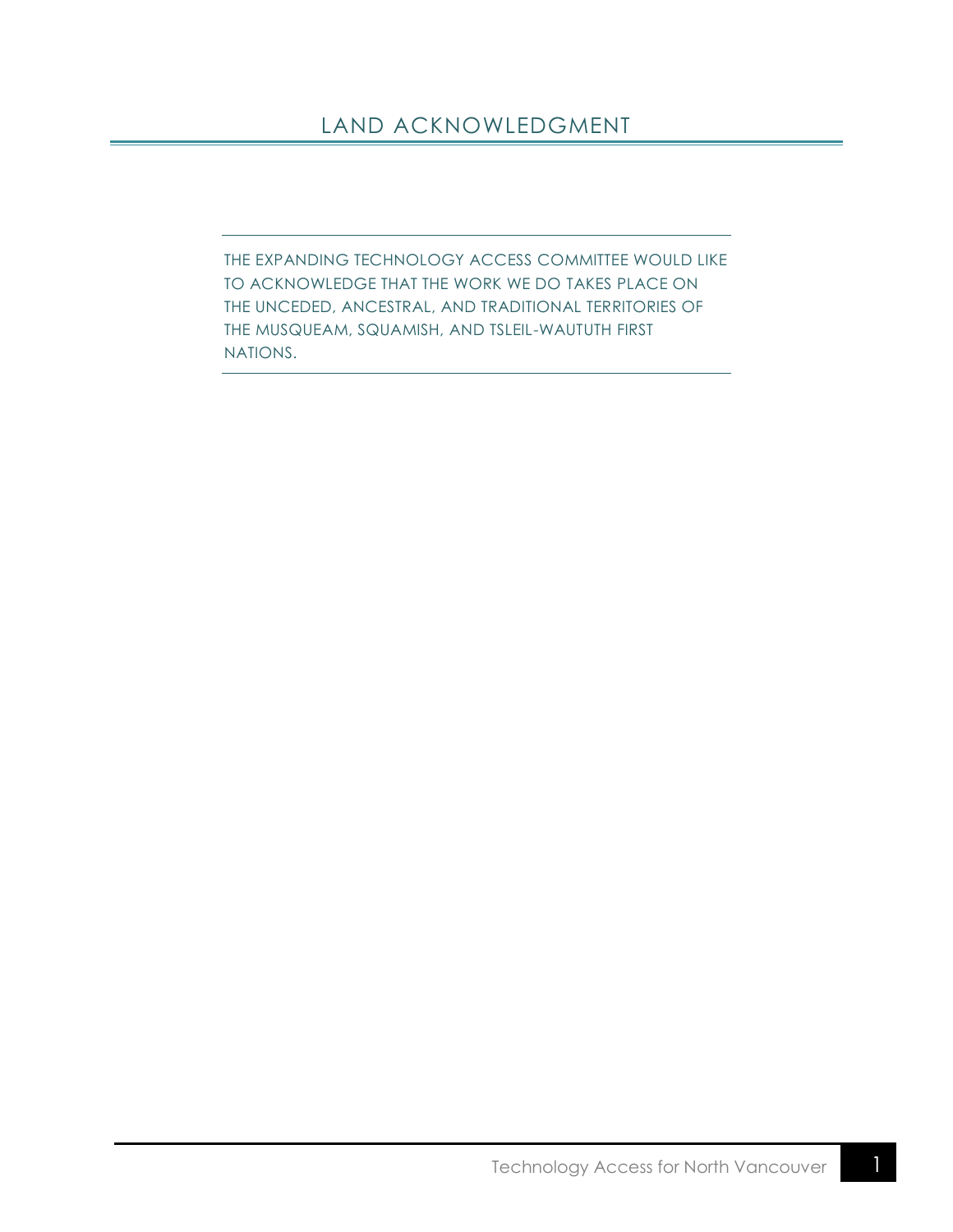# TABLE OF CONTENTS

<span id="page-2-1"></span><span id="page-2-0"></span>

| Phase 2 - Survey of Vulnerable Community Members ________________________________ 6                                          |          |
|------------------------------------------------------------------------------------------------------------------------------|----------|
| Question 1: Why is it important for you to have consistent, reliable access to technology and<br>the internet? The internet? |          |
| Question 2: How has COVID-19 impacted you and your family's ability to use and access                                        |          |
| Question 3: How can we help make the North Shore a better place to access and use                                            |          |
|                                                                                                                              |          |
|                                                                                                                              |          |
|                                                                                                                              |          |
|                                                                                                                              |          |
|                                                                                                                              |          |
|                                                                                                                              |          |
|                                                                                                                              |          |
| Develop a North Shore Technology Strategy that outlines the future of Technology Access                                      |          |
| Establish Ongoing Support to Maintain the Map of Public Technology Resources and                                             | 19       |
| Develop protocols to sustain access to public technology _______________________                                             | 19       |
| <b>Appendices</b><br><u> 1989 - Johann Barbara, margaret eta idazlea (h. 1989).</u>                                          | 20       |
| Appendix A: North Shore Technology Resources (updated January 2021) _______                                                  | 21       |
|                                                                                                                              | 21       |
|                                                                                                                              | 22       |
|                                                                                                                              | 23<br>23 |
|                                                                                                                              |          |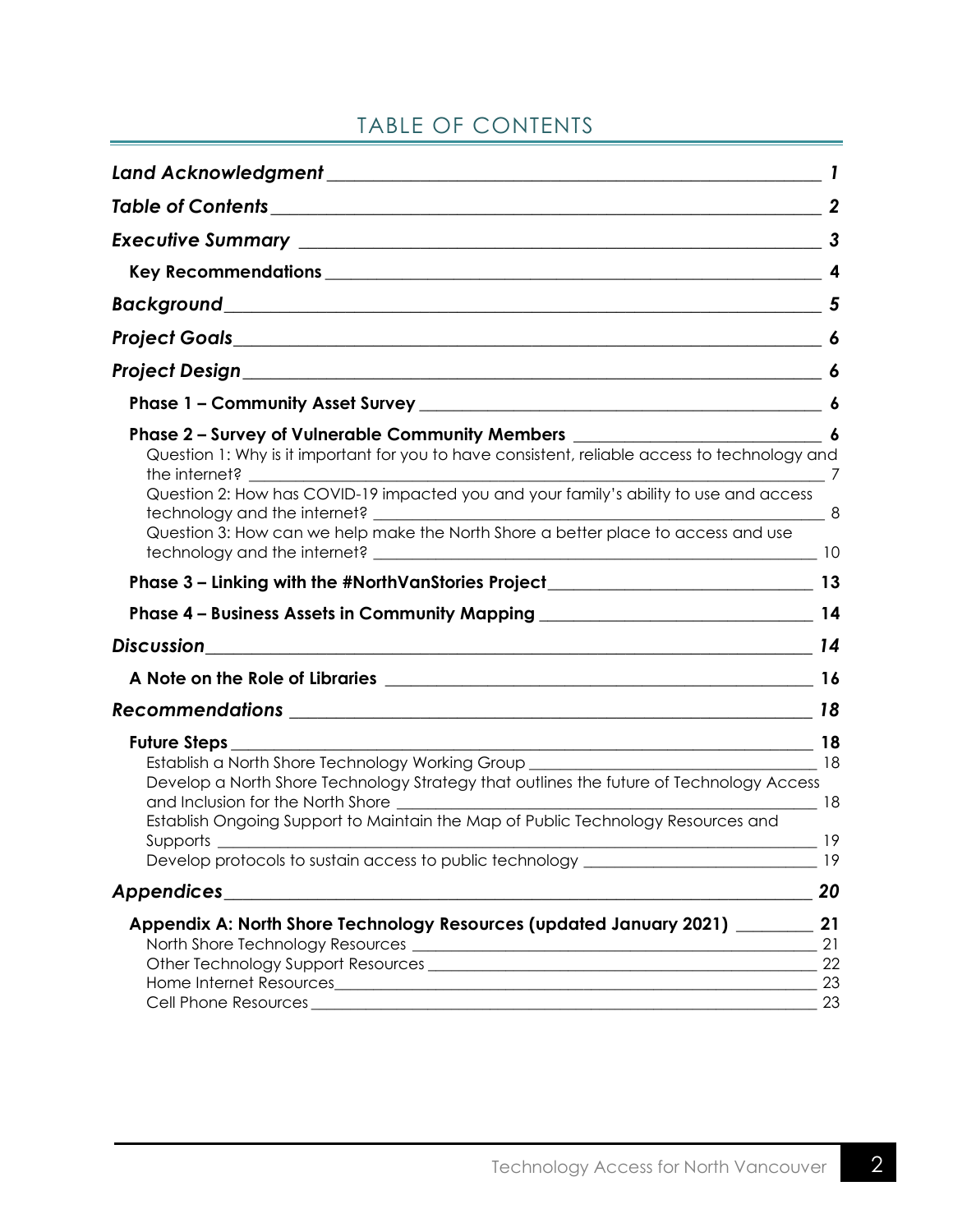# EXECUTIVE SUMMARY

A recent report from the United Nations Human Rights Council has outlined how intricately connected human rights are with equitable technology access<sup>1</sup>. Reliable access to technology and the internet is not only an essential service but also a basic human right.

COVID-19 has drawn attention to the existing and growing digital divide in our community. North Vancouver residents who do not own a computer or other device, who cannot afford their own internet access, or who lack a safe, sheltered place to use technology experience significant barriers to connecting with government, community and health services, accessing education, searching for work or housing, and maintaining social connections. More than ever, technology powers nearly every aspect of day-to-day life.

With funding through the City of North Vancouver's Mayor's Healthiest Small City Social Resiliency Collective, representatives from Capilano University, North Vancouver City Library, North Vancouver RCMP and the North Shore Women's Centre worked with researcher Lenna Nakamura to understand and begin to address the digital divide on the North Shore. Specifically, we:

- Completed a community asset survey to identify available resources for technology support, public access computers and devices, WiFi and Internet access through local agencies.
- Completed a community survey focused on vulnerable residents, which illustrated ongoing challenges for technology access and revealed significant impacts to access arising from the pandemic, including:
	- o increased need for access to devices and Internet connectivity,
	- o reduced access to public access technology,
	- o reduced capacity and reliability of technology,
	- o increased financial burden, and
	- o reduced access to support with technology.
- Linked community members to the #NorthVanStories Project to share their experiences with technology access during the pandemic.
- Developed a resource list of available technology resources on the North Shore.

Through community engagement, residents suggested ways that the North Shore could become more technologically inclusive, including:

<sup>1</sup> To read more about the 2020 Annual Report on the "Question of the realization of economic, social and cultural rights in all countries: the role of new technologies for the realization of economic, social and cultural rights" please go here:

[https://www.ohchr.org/EN/HRBodies/HRC/RegularSessions/Session43/Documents/A\\_HRC\\_43\\_29.](https://www.ohchr.org/EN/HRBodies/HRC/RegularSessions/Session43/Documents/A_HRC_43_29.pdf) [pdf](https://www.ohchr.org/EN/HRBodies/HRC/RegularSessions/Session43/Documents/A_HRC_43_29.pdf)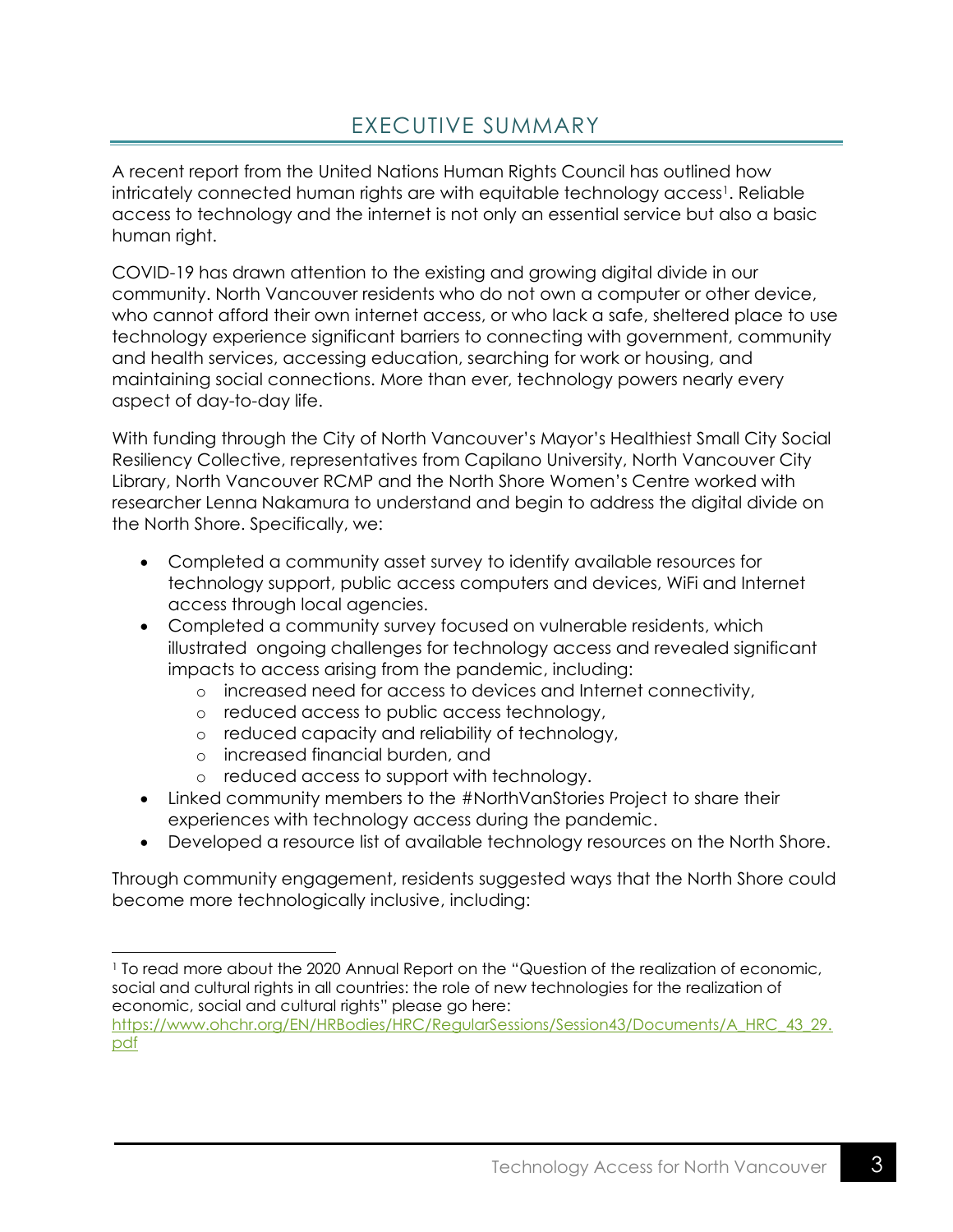- Increasing availability of public access technology
- Creating more free Wi-Fi hotspots and places to use devices
- Compiling and distributing more information about technology access support resources
- Advocating for equitable internet access

Many community-serving agencies on the North Shore are applying their resources to support technology access and digital literacy and are innovating and partnering to increase capacity. Their capacity is finite, and the pandemic presents additional challenges.

Major infrastructure projects to increase connectivity and public WiFi access, and investments in robust social programs such as distribution of free computers, expansion of free or low-cost internet access, and provision of community-wide digital skills development are beyond the scope, capacity and budgets of committee members to move forward and will require the support of government and industry.

## KEY RECOMMENDATIONS

<span id="page-4-0"></span>To build on the work of the Social Resiliency Collective Expanding Technology Access Committee, it is recommended:

- That Committee members complete their work to produce and distribute a map of technology resources in our community in both print and digital format
- That the Committee share key findings and recommendations with funders, stakeholders and community partners

It is further recommended that, with additional support:

- A North Shore Technology Working Group be established with membership from key community service providers in all three municipalities
- A North Shore Technology Access & Inclusion Strategy be developed for the North Shore, drawing on the findings included in this report
- Ongoing support to maintain the map of public technology resources be established
- Protocols for sustained access to public technology during emergencies, including increased pandemic-related restrictions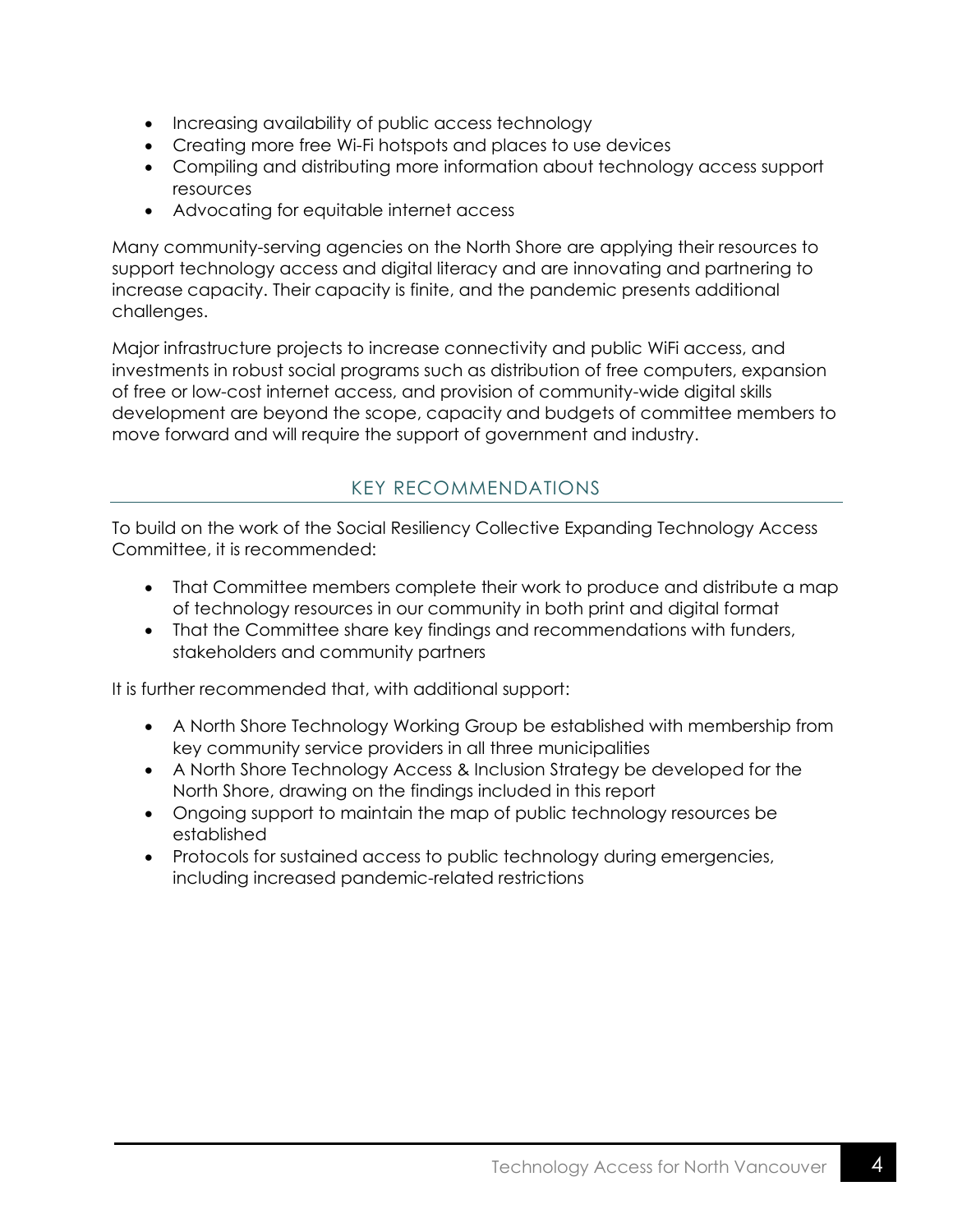# BACKGROUND

<span id="page-5-0"></span>In the summer of 2020, Mayor Linda Buchanan of the City of North Vancouver initiated the Mayor's Healthiest Small City Social Resiliency Collective<sup>2</sup> (the Collective). In line with City Council's vision to create the healthiest small city in the world, the mandate of the Collective was to support and strengthen the City of North Vancouver's social resiliency and connectivity during and beyond the ongoing COVID-19 response and recovery. After careful deliberation, the Collective identified five "quick start" projects to work on immediately, including one focusing on expanding technology access.

Early in the pandemic, sources of public computer access and free Wi-Fi (schools, libraries, drop-in centres, workplaces) were disrupted through sudden closures and termination of programs and services. As these facilities have reopened, access remains limited due to COVID-19-related measures, and future waves of the pandemic on the North Shore may lead to further restrictions or closures.

The Expanding Technology Access Committee (the Committee) was created to increase access to the internet and technology hardware and build community relationships and awareness around technology access. Committee members include:

- Supt. Ghalib Bhayani, Officer in Charge at the North Vancouver RCMP
- Michelle Dodds, Executive Director at the North Shore Women's Centre
- Deb Hutchison Koep, Chief Librarian at the North Vancouver City Library
- Brad Martin, Dean of Education, Health, and Human Development at Capilano **University**

The Committee received a small grant to hire a project coordinator to undertake the quick start project:

- to document the needs of vulnerable people in our community when it comes to technology, and the impacts of the pandemic on their access, and
- to develop a tool that people can use to find technology resources and supports on the North Shore

Lenna Nakamura was hired for this role and is the author of this report.

<sup>2</sup> For more information about the City of North Vancouver's response to COVID-19 and access to the Collective's summary report go to [https://www.cnv.org/your-government/mayor-and](https://www.cnv.org/your-government/mayor-and-council/mayor-linda-buchanan/community-updates)[council/mayor-linda-buchanan/community-updates](https://www.cnv.org/your-government/mayor-and-council/mayor-linda-buchanan/community-updates)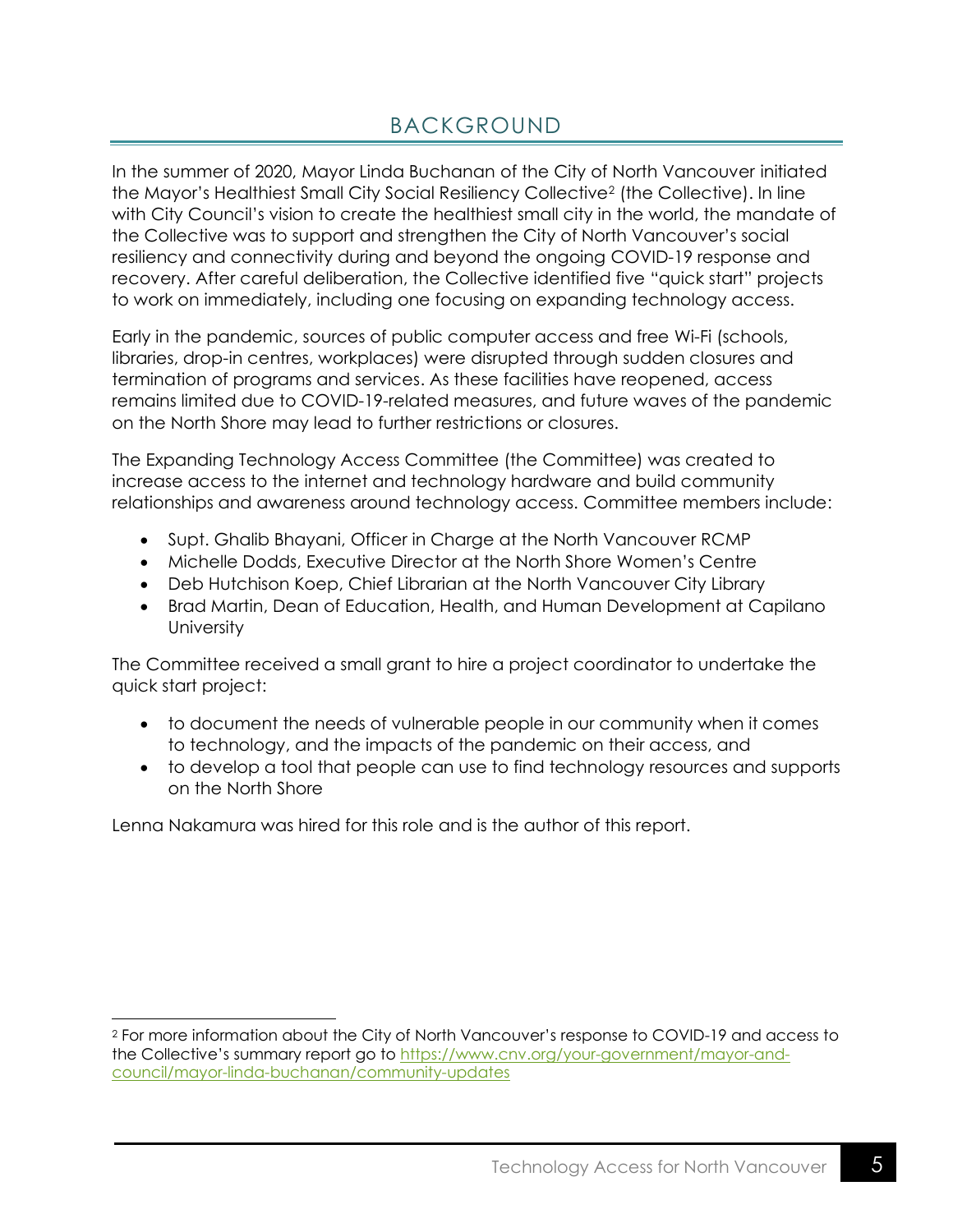# PROJECT GOALS

<span id="page-6-0"></span>The goal of the project was to lay the foundation for a more comprehensive community response to the problem of equitable access to technology by collecting data about specific impacts on the needs of vulnerable individuals and groups in our community. In addition, the project developed a resource list mapping availability of technology supports in the community.

# PROJECT DESIGN

<span id="page-6-1"></span>The project was conducted between October and December 2020 and included four main phases.

## PHASE 1 – COMMUNITY ASSET SURVEY

<span id="page-6-2"></span>In Phase 1, a survey was sent to local community-serving agencies, non-profits and faith groups. Respondents were asked to share their observations about their clients' needs for technology access as well as information about technology support they were currently able to provide (public WiFi, computer access, and support for digital literacy). They were also asked to help to connect vulnerable clients to Phase 2 of the project. Fifteen (15) agencies responded to the survey and provided valuable information that was used to for later phases of this project.

Respondents noted general difficulties in supporting the project goals beyond communication with their clients/members due to increased operating demands and evolving restrictions imposed by COVID-19. Some of these challenges included: increased numbers of staff working remotely, reduced in-person support for vulnerable populations, and increased use of remote/digital programming.

While community-serving agencies all agreed that improved and expanded technology access for vulnerable populations is important, their capacity to increase support beyond current offerings is limited.

## PHASE 2 – SURVEY OF VULNERABLE COMMUNITY MEMBERS

<span id="page-6-3"></span>In Phase 2, a survey was conducted with a focus on connecting with vulnerable $3$ community members to deeply understand their needs for technology access, how their access has been impacted by the pandemic, and priorities for improving and

<sup>3</sup> For the purpose of this project, vulnerable community members who filled out the students selfidentified as seniors, people with disabilities, youth, people with unstable or no housing, people with low income, students, newcomers to Canada (in the last 5 years), racialized folk or person of colour, Indigenous folk, and LGBTQ2+ folk.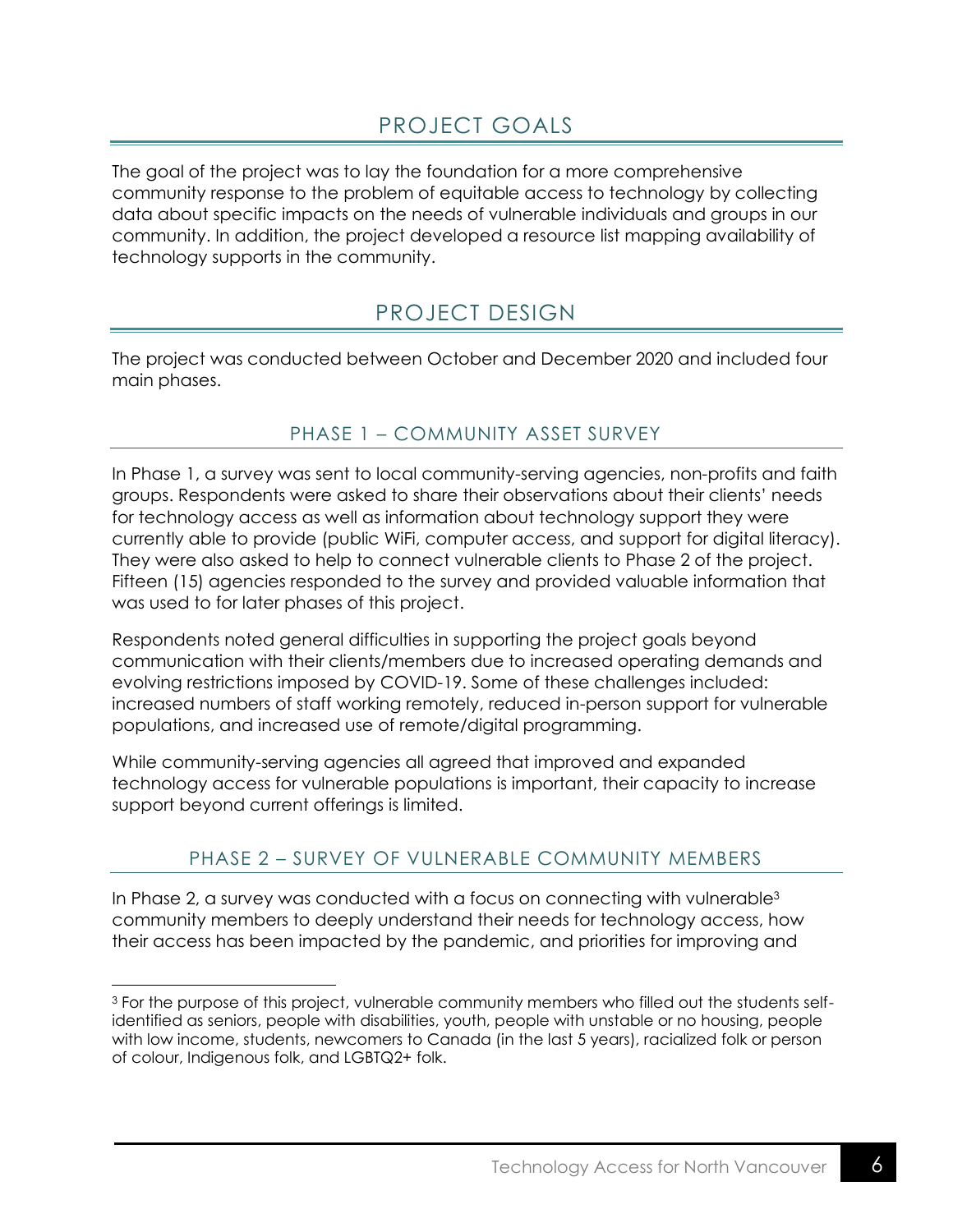increasing access moving forward. With over 320 respondents, the survey highlighted the necessity for reliable and equitable access to technology specifically as it relates to the increased needs due to the pandemic.

Highlights of responses gathered:

- 70% of respondents identified as **living, working, and/or studying in the City** of North Vancouver
- 50% of respondents are either **unable to replace or unsure of their ability to replace their technology** if issues arose
- 83% of respondents are **using their devices more since COVID-19** started in **March**
- Almost half of the respondents **rely on their cell phones** as their only phone number for communication
- 64% of respondents need *more* **access to the internet since COVID-19** started in **March**
- Of those using public access technology, **more than 50% are having challenges in accessing public technology** due to COVID-19

It is apparent that technology has permeated many aspects of daily life and has become a critical tool for everyone.

Through the engagement process, three main questions were explored to understand more deeply how technology impacts people's lives.

## <span id="page-7-0"></span>QUESTION 1: WHY IS IT IMPORTANT FOR YOU TO HAVE CONSISTENT, RELIABLE ACCESS TO TECHNOLOGY AND THE INTERNET?

TO STAY CONNECTED AND TO GAIN ACCESS TO PEOPLE AND INFORMATION – this was a major theme that came up time and time again. Technology and the internet provide a vital pathway to connection in all areas of life including family, friends, work, and information. Connection to others is important as it relates to the well-being of our community members. Many respondents spoke about using technology as a tool to reduce isolation, particularly with the COVID-19 restrictions of in-person gatherings. Some of our community members shared the following:

- "The computer has been my friend since I lost my vision. I can't read without it. Can't afford to replace it."
- "First, I have to work from home. Secondly, I have regular doctors' appointments that I need to attend. And third, I am severely immunocompromised and haven't been able to leave my apartment since March 15th so it's my only connection to the outside world."
- "Everything is reliant on using the internet like product brochures and appliance how to's – they are all online. Contacting government services is really frustrating if trying to use the phone. The internet has enabled me to make new connections and stay in touch with people."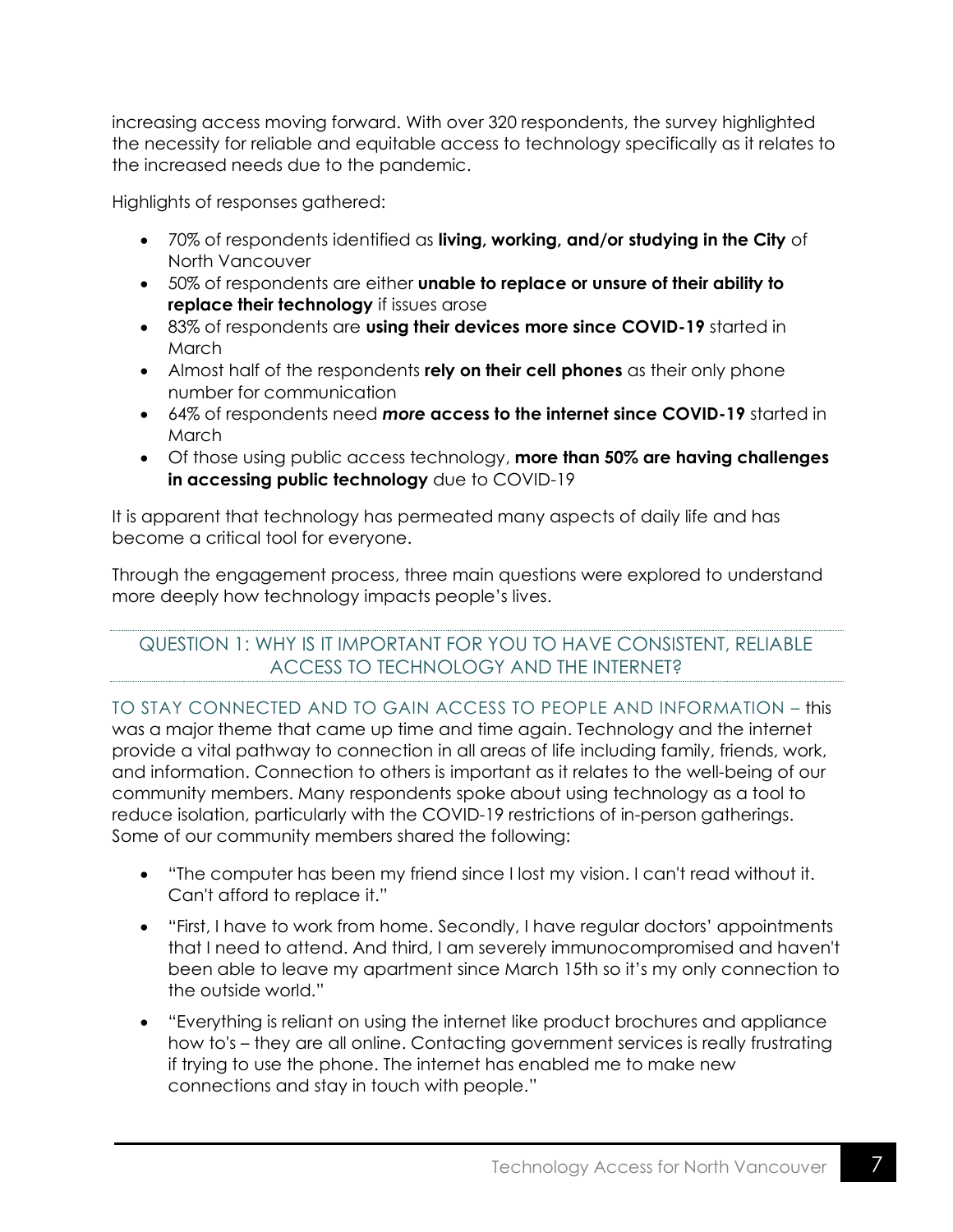- "To be able to manage all the demands that work, universities, parents, and friends have. To me these days the internet is as important as my vision."
- "So I can stay connected and not feel so lonely."
- "Especially now it is a lifeline to family, friends and the outside world. It is essential in today's world."
- "I use it for work purposes, including video calls. I do video calls with family and friends. (I live alone so this is my way to see people face to face.) I use it for entertainment (shows, TED talks, etc.) and exercise (yoga, dancing, etc.) I use it to keep up on the news locally and around the world. I use it for information every day. I would feel cut off from "the world" if I did not have consistent, reliable access to technology and the internet."
- "My brother-in-law got us all on Zoom so that we could meet weekly for a visit. My Mom is on the island and I have a sister and a nephew in Edmonton, a niece in Calgary and the rest of us are here. It was SO important to meet up and talk about our fears and how we were coping with COVID-19."

## <span id="page-8-0"></span>QUESTION 2: HOW HAS COVID-19 IMPACTED YOU AND YOUR FAMILY'S ABILITY TO USE AND ACCESS TECHNOLOGY AND THE INTERNET?

REDUCED ACCESS TO PUBLIC ACCESS TECHNOLOGY – for those who rely on public access technology and internet, COVID-19 imposed new regulations that reduced availability and sometimes resulted in full or partial closure. The library was frequently mentioned as a facility where temporary closures and reduced hours upon re-opening impacted many community members:

- "We don't own a printer. I used to go to the library and community center to use the printer and now we are less able to. Also, when my children need homeschooling materials printed out, we don't have easy access to a printer. Also, my husband got less work hours, so owning a printer and affording the cartridges and buying printed work materials for the kids became harder and next to impossible. When my husband's hours were cut we also were unable to pay my phone plan (his is essential so we pay his) and sometimes we had a very hard time paying for internet as well."
- "Less time, and places available to use computer and internet, library is not open long/late enough and not open on Sundays. Need internet/Wi-Fi in parks."
- "There is very limited use available with the library hours being more restricted."

REDUCED CAPACITY AND RELIABILITY – as many community members began to use their technology more, issues with the performance of their technology became more apparent.

• "My home internet has gotten notably slower and less reliable since COVID-19."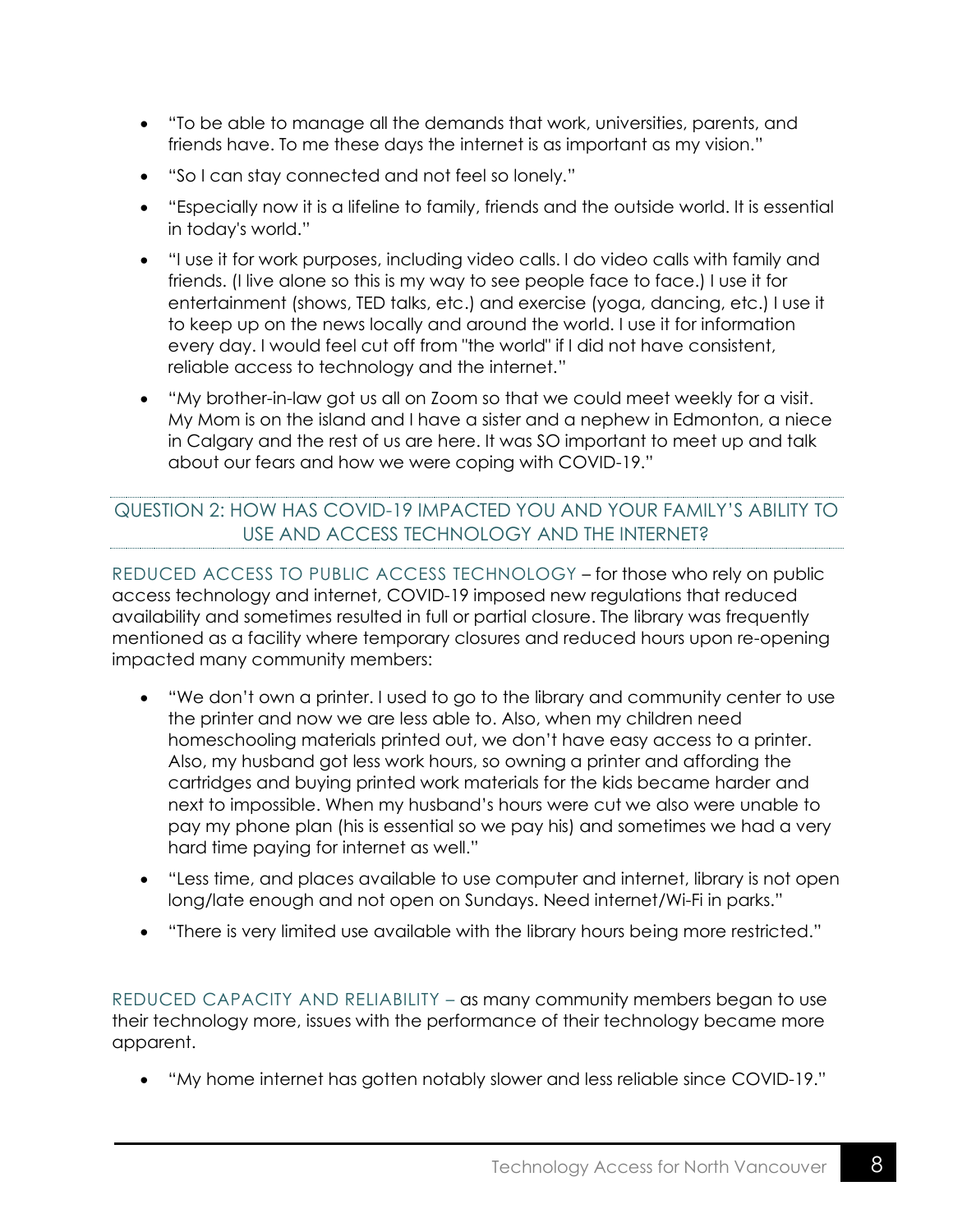- "System crashes, glitches, slow responding… not really sure what's happening!!"
- "I've had to come to the library, since my home computer does not have the ability to download Microsoft office software."
- "Wi-Fi at home is slower because everyone is using bandwidth on zoom, etc. Couldn't access the library computers when the library was closed."
- "Internet is slow and inconsistent as I can't afford higher speed. The need to communicate with my son's school is important and when Internet speed is slow, there are many times I have had to do twice the work to send important emails."
- "With COVID-19 and schools going online, we realized that our home internet was slow. So in the beginning, before upgrading it, we often would go to the Civic Plaza, in front of the NV City Library where the internet was fast enough, and my children could communicate with their teachers, download assignments, etc. We also needed to buy a printer for home."

INCREASED FINANCIAL BURDEN – with more people using technology, the ability to access internet is based on an individual's ability to pay for internet. The more money you have, the better access you can afford. This speaks to a major imbalance in equitable access to technology. In addition, the cost to maintain and replace equipment is high and presents challenges for many.

- "We had to pay for a high-speed plan because both of us were working from home and the landlord's connection is not strong enough for us to do video conferencing etc. We now spend a lot more for internet on top of rent/utilities, another reason why we feel financially stretched."
- "Lack of consistent usage, not enough unlimited time nor access at various times throughout the day on a daily basis. I cannot afford to purchase a computer or laptop nor pay a monthly internet payment."
- "I now have to pay for data but can't afford much, so not enough for entertainment and can't afford long-term."
- "I decided not to buy a new phone when my phone broke, so I'm using my partner's old phone. It has a lot of problems and probably will stop working soon. I didn't feel that I could afford an expenditure unless I absolutely needed to - due to so much financial uncertainty."
- "Before COVID-19, we didn't need as much time in the internet and we could share 2 laptops between 3 people. After COVID-19, we had to get one extra laptop in order to fulfill the education requirements."

REDUCED ACCESS TO HELP WITH TECHNOLOGY – the sudden switch to a virtual world meant that many community members were forced to navigate access to technology on their own. A major barrier to using technology is knowing how to use the device and its many programs and applications. In addition, fresh technology challenges arise with each update or new technology. This was a particular challenge for seniors in our community.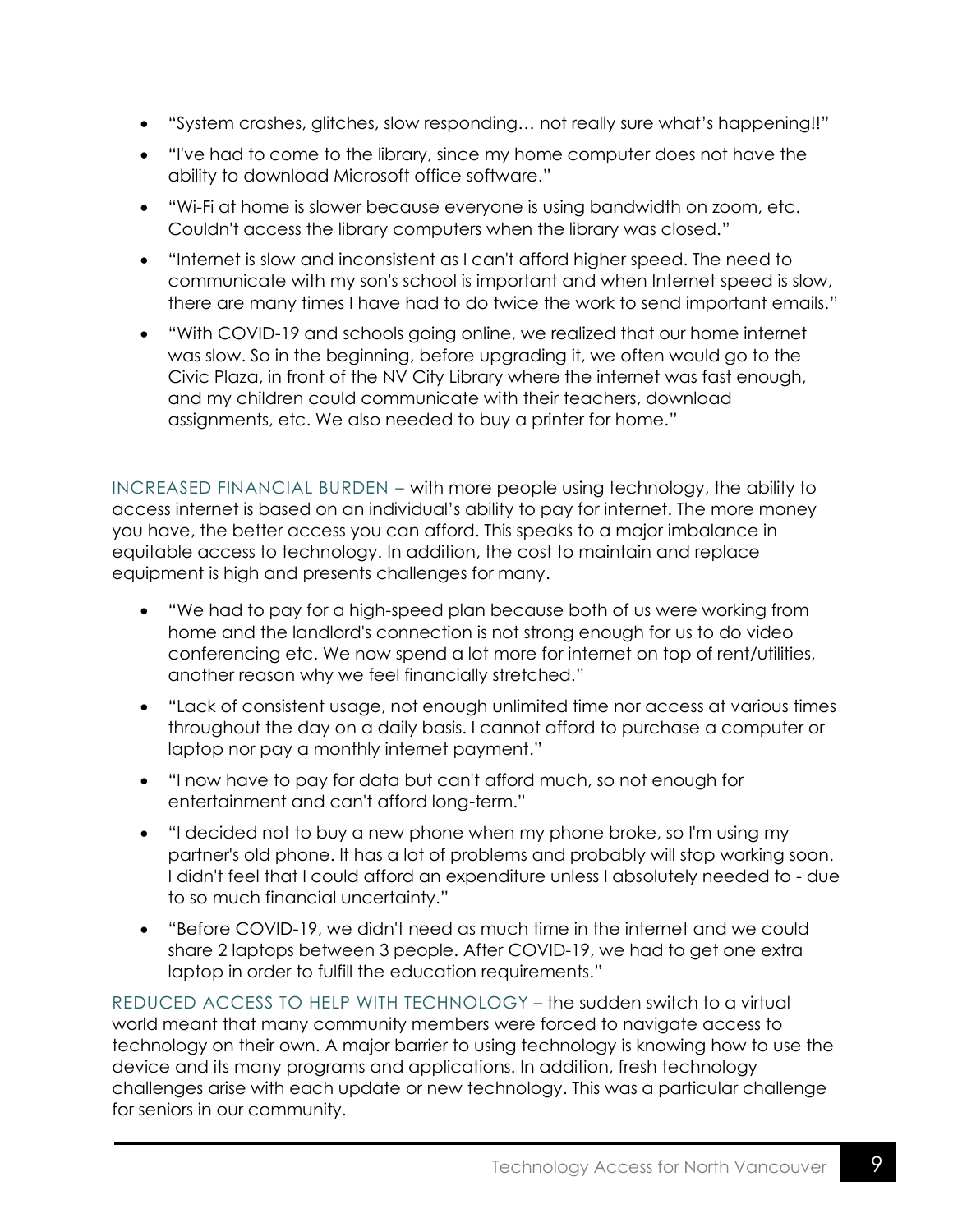- "We are unfamiliar with using Zoom, Skype for virtual communication with events offered by Library, for Virtual Medical contact -- seems difficult to get basic instructions"
- "I can't go to the library for help and my family can't come in and help me, because of distancing and my age and health."
- "I don't know how to use a computer. If I had someone show me how to I might use it. I have no email for I don't know how to open and respond to it."
- "It really demonstrated how seniors struggle with technology and how they are so dependent on their children and grandchildren. "

## <span id="page-10-0"></span>QUESTION 3: HOW CAN WE HELP MAKE THE NORTH SHORE A BETTER PLACE TO ACCESS AND USE TECHNOLOGY AND THE INTERNET?

INCREASE AVAILABILITY OF PUBLIC ACCESS TECHNOLOGY – There is a strong desire to see increased operating hours and the re-opening of facilities to allow for more access at different times of the day. An additional benefit to public access technology is the provision of safe, sheltered locations to utilize the technology.

- "I would like to be able to use a public computer for more than 60 minutes when I visit the library for the purpose of research. One hour is not enough time."
- "Open the Harry Jerome Centre, extend library hours"
- "Provide tablets to low-income families. Provide more public devices."
- "Access to computers in more venues would be good for those who do not have their own computers and internet at home."
- "Technology and the internet needs to be available to those who don't have the resources themselves to purchase technology and/or devices required. Especially important when access is restricted by COVID-19 shutdowns of libraries and community centres."
- "Don't close libraries during lockdowns, extend their hours"
- "What about partnering with coffee shops by providing laptops. Coffee shops are frequented by everyone including those who are homeless."
- "Have large computer rooms in areas like malls, and community centres."
- "Have more computers at the library I haven't gone much lately but did and do appreciate them being there as I usually have meeting-related work to do and the like. (I found I had to 'compete' with other users who were doing unimportant stuff like playing games or watching videos)."
- "A friend does not own her personal devices and was dependent on using the computer in the library, she is affected when these are not available. Making public devices available, within the right health regulations, even when there are lock downs is important."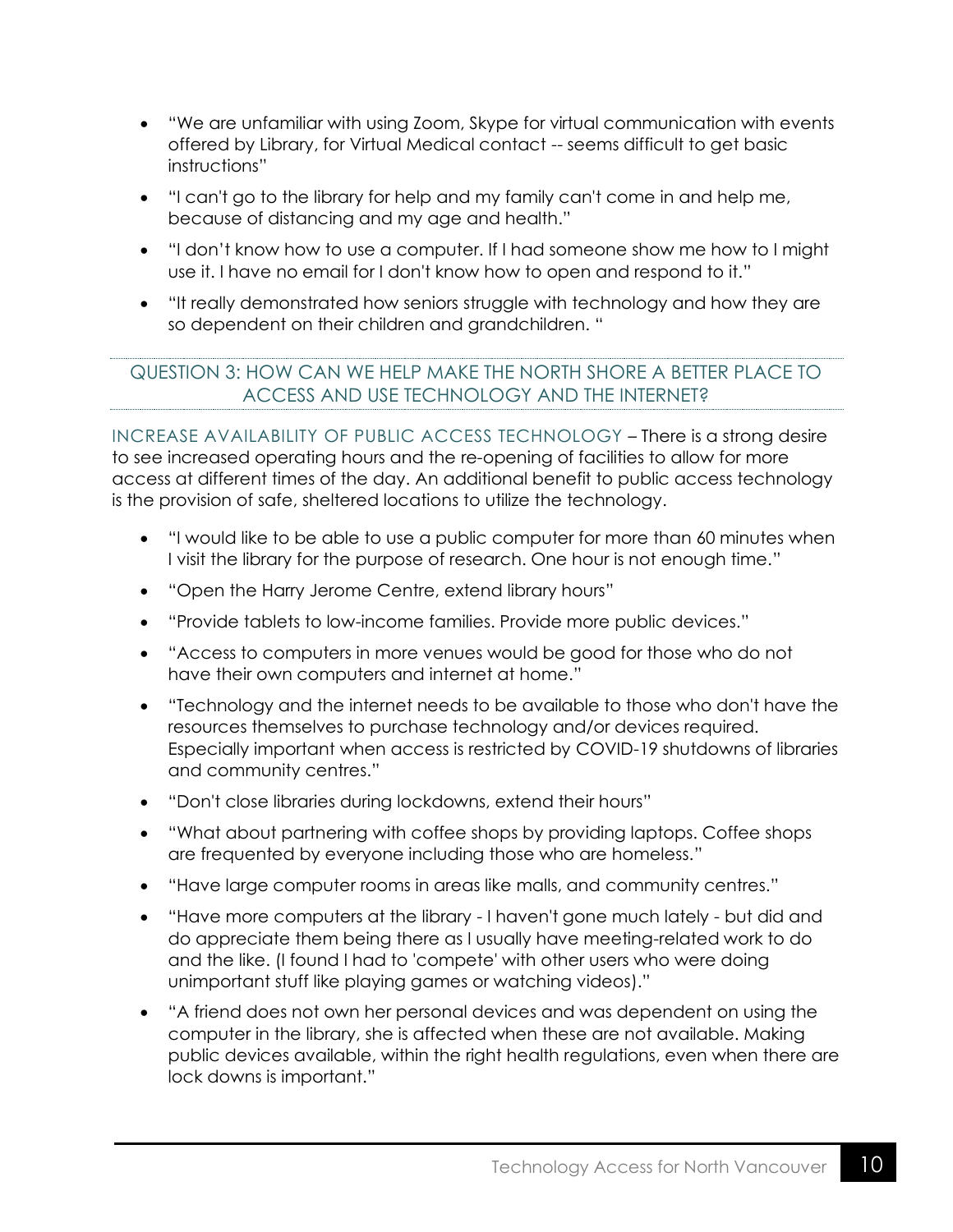- "The homeless and under financed folks need to have access in user friendly spaces and need to be taught how to use it on an on-going basis."
- "The library has been extremely helpful and I am very appreciative of this (for use of the scanner and copier). Very COVID-19 compliant."
- "1. Have tablets (e.g. Ipads with cellular capability) as a lending material from the Libraries. 2. There are also tablets that are designed for seniors that could become lending items from a Library. One I am aware of is call a Grandpad. https://www.grandpad.net"
- "Supply free Wi-Fi, printers and scanners, computers + private space to join online classes, etc."
- "Having people who can book the device and what they need and take turn and use the system without hassle of jumping through too many hoops. If there is no show another person could use the system."
- "Booking private rooms to access internet for private calls (ie virtual therapy sessions, doctors appointment). Access for people who may not have a permanent address or ID to apply for library card."

## CREATE MORE FREE PUBLIC WI-FI HOTSPOTS AND PLACES TO CHARGE DEVICES –

the community wants to see more places and spaces that allow for free access to the internet. The internet is viewed as an essential tool in navigating information in today's world, particularly with the decreased availability of in-person programming and support.

- "Stronger Wi-Fi to reach outdoor social places, can help with social distancing. Guest passes for people who do not have a permanent address (at the library)."
- "Have WI-FI Internet in ALL parks."
- "More Wi-Fi hotspots. Please increase public social locations, including safe covered outdoor spaces."
- "Need more numbers of community Wi-Fi spots to connect to the Net using a laptop."
- "More places to hang out and access Wi-Fi, more places to charge devices. Is there some kind of program that offers donated devices to people in need more tech help for those of us with limited knowledge? Maybe some kind of partnership deal w/internet data providers for deals for those below poverty level?"
- "Have free hot spots for people who don't have Internet. Also to include seniors in affordable Internet plan."
- "Provide internet plan and computer or laptop to help on the daily activities"
- "Have free internet available everywhere. "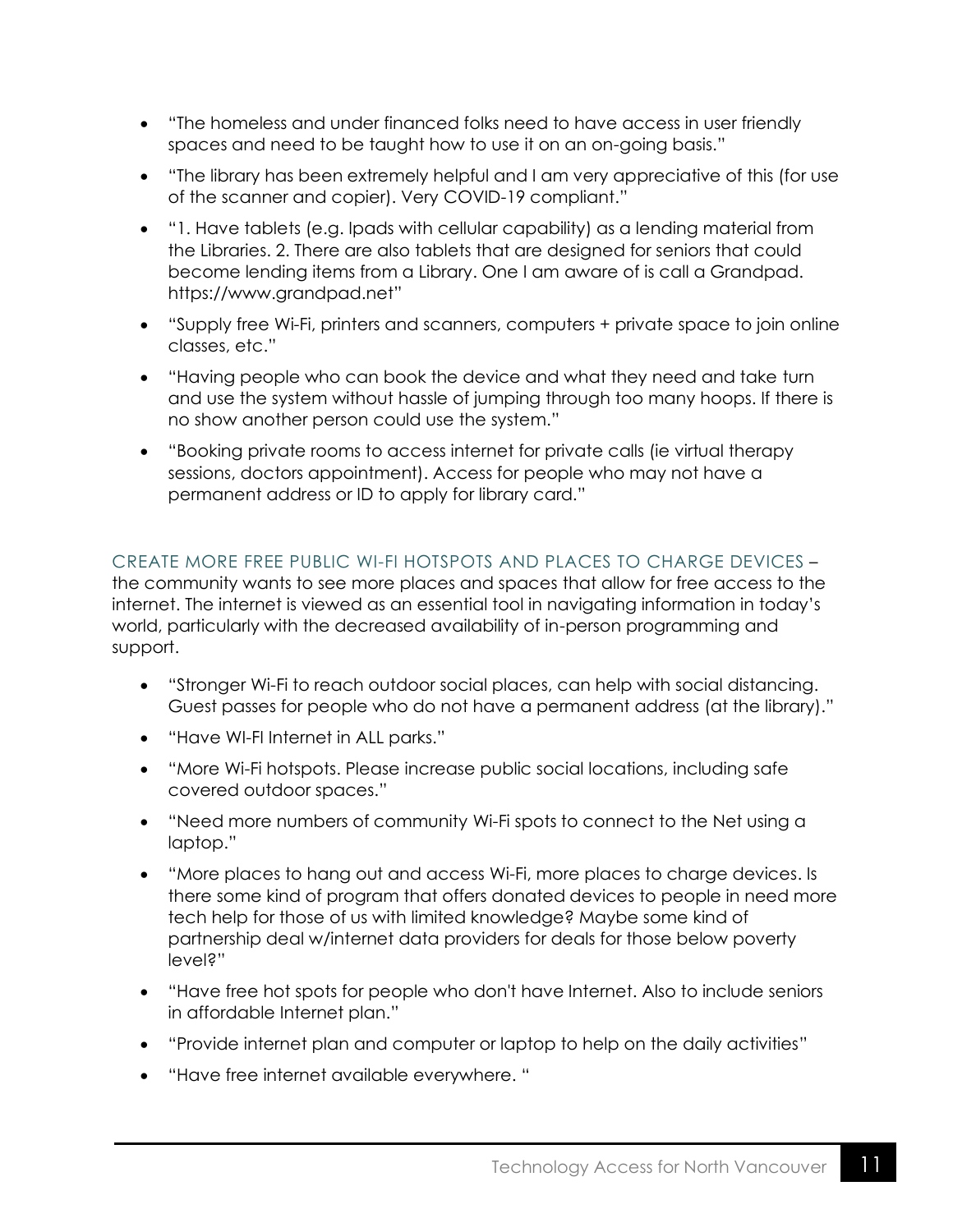- "Need more free facilities for those who don't drive to get work quicker (access employment opportunities)"
- "More free Wi-Fi connections around the community would be nice it would encourage myself and others to get out of the house"
- "Please provide more hubs to access the internet for free many households don't have reliable internet access. Thank you to all the libraries that have reopened!"
- "I would like to see more free internet access in public places."
- "Provide free wi-fi access I.e. N Shore Community Wi-Fi & increase access to computers through libraries & schools. Consider loaner computers for moderate fee."
- "Safe, warm, weather-protected spaces with public Wi-Fi for use by folks who aren't able to provide their own internet connection"
- "More covered spaces with charging stations? More free Wi-Fi hotspots?"
- "More Wi-Fi access at parks."
- "Publicly available Wi-Fi would be a big help we have lots of great park space. Public Wi-Fi would make it possible to work outdoors"
- "Make free, stable and reliable Wi-Fi available in public spaces. No pay walls or subscriptions pushing services like Shaw or Telus. More outdoor seating if possible in these areas so people can still work with others around them while keeping social distance."
- "Maybe free Wi-Fi across the city would be nice (not only at shipyards for example)"
- "More internet hot spots. Outdoor quick access, like a stand up place to quickly log in to a computer (bank machine style)"
- "Stop assuming everyone has a smart-phone with full services (phone, text, data). Stop assuming everyone has home internet."
- "Perhaps some sort of restricted Wi-Fi available throughout the city. You would sign in with something like a library card."
- "Free Wi-Fi everywhere free charging stations (indoors, outdoors)"

## DEVELOP MORE INFORMATION ABOUT TECHNOLOGY ACCESS SUPPORT

RESOURCES – currently there are no easy resources to point to that show where you can get technology access support on the North Shore. Creating something that is updated and maintained regularly would go a long way to support the community.

- "Hopefully looking forward to when I can physically go into the library to take the 1 on 1 classes with the tech team at the library, zoom tech through the library helps but, is not the same thing as a 1 on 1 help with your device."
- "Resource centres need to re-open"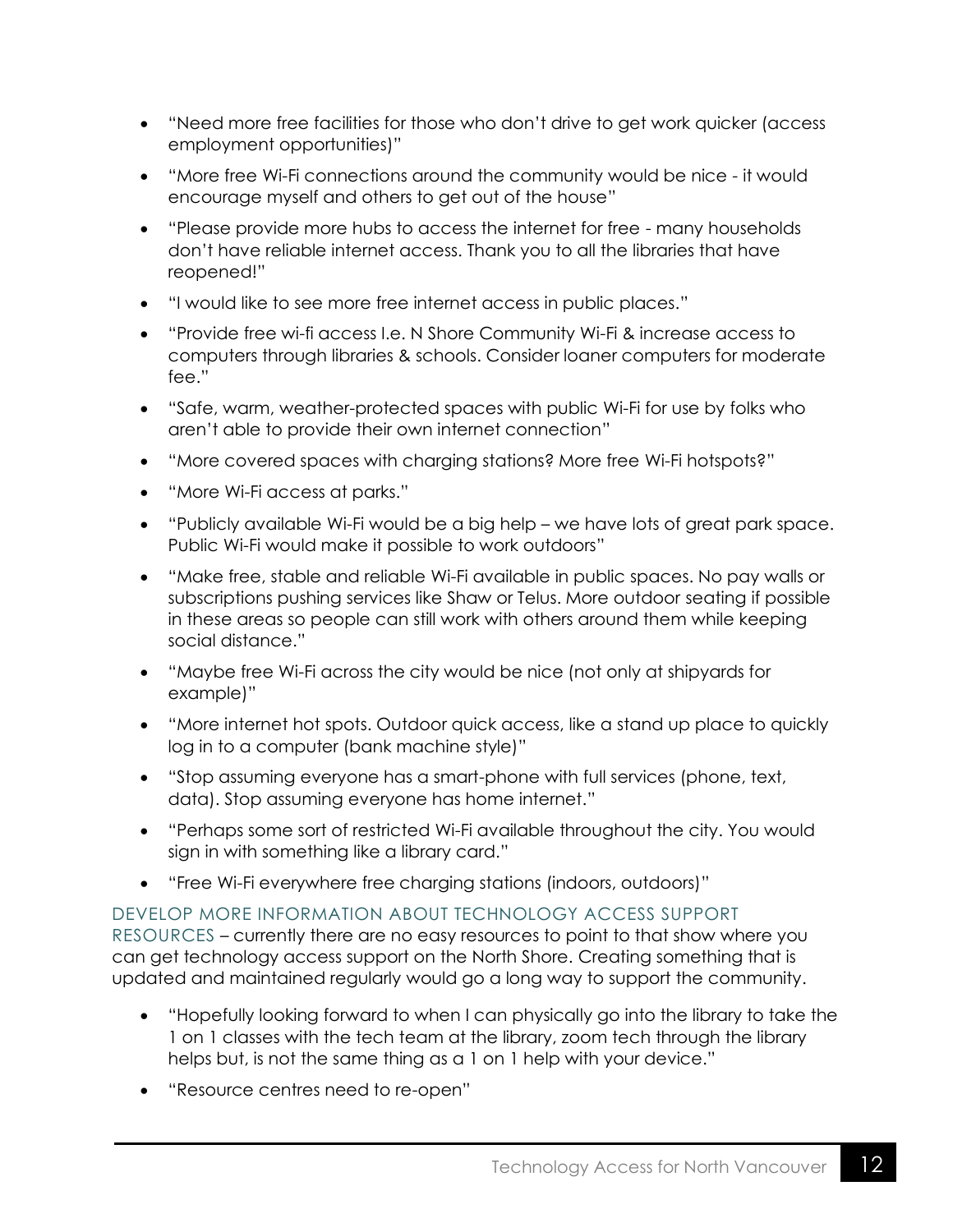- "finding a way to help seniors to use their items, like for me my printer, my tablet"
- "To provide access to technology education/teaching"
- "Make printers and scanners available and easy to use"
- "More info and resources for seniors: learning, classes and support."
- "Increase awareness of the access points that are available"
- "Hopefully when our numbers go to a lower state to be able to go into the library and work with guidance from the tech instructors for our self-paced leaning or group learning setting."
- "I wish there was a volunteer who could help me. I can't afford to pay for technology help and I'm really confused and stuck with what to do."

ADVOCATE FOR EQUITABLE INTERNET ACCESS – there is a strong desire to see a push for more equitable internet access that all people can use regardless of income.

- "Making internet available, accessible, and affordable is becoming essential, particularly in light of COVID-19. Influence from our local municipalities on service providers to provide affordable and reliable service could help."
- "Work to get free or reduced cost internet into every home. Everyone needs the internet, make it available to all, and make it affordable, for \$50 or less per month"
- "This is really a Telus problem, not the City's. If Telus provided what they're charging me for I could borrow a computer, work from home, and reduce my time at the office significantly."
- "Push government to make Internet access free for everyone from readily available hotspots, not having to come from individual's funds, and figure out who has best rates"
- "We should advocate for a more affordable internet price and connect the whole city to the web."
- <span id="page-13-0"></span>• "City Library doing a very thorough job of modernizing. District appears to begin catching up. Unifying both would be an improvement."

# PHASE 3 – LINKING WITH THE #NORTHVANSTORIES PROJECT

In Phase 3, further interviews were conducted with survey respondents who selfidentified as being willing to share their stories about technology access during the pandemic. Four individuals were connected to the #NorthVanStories Living History project<sup>4</sup> . This project is being organized by MONOVA, the Museum of North Vancouver.

<sup>4</sup> For more information go to<https://monova.ca/northvanstories-living-history/>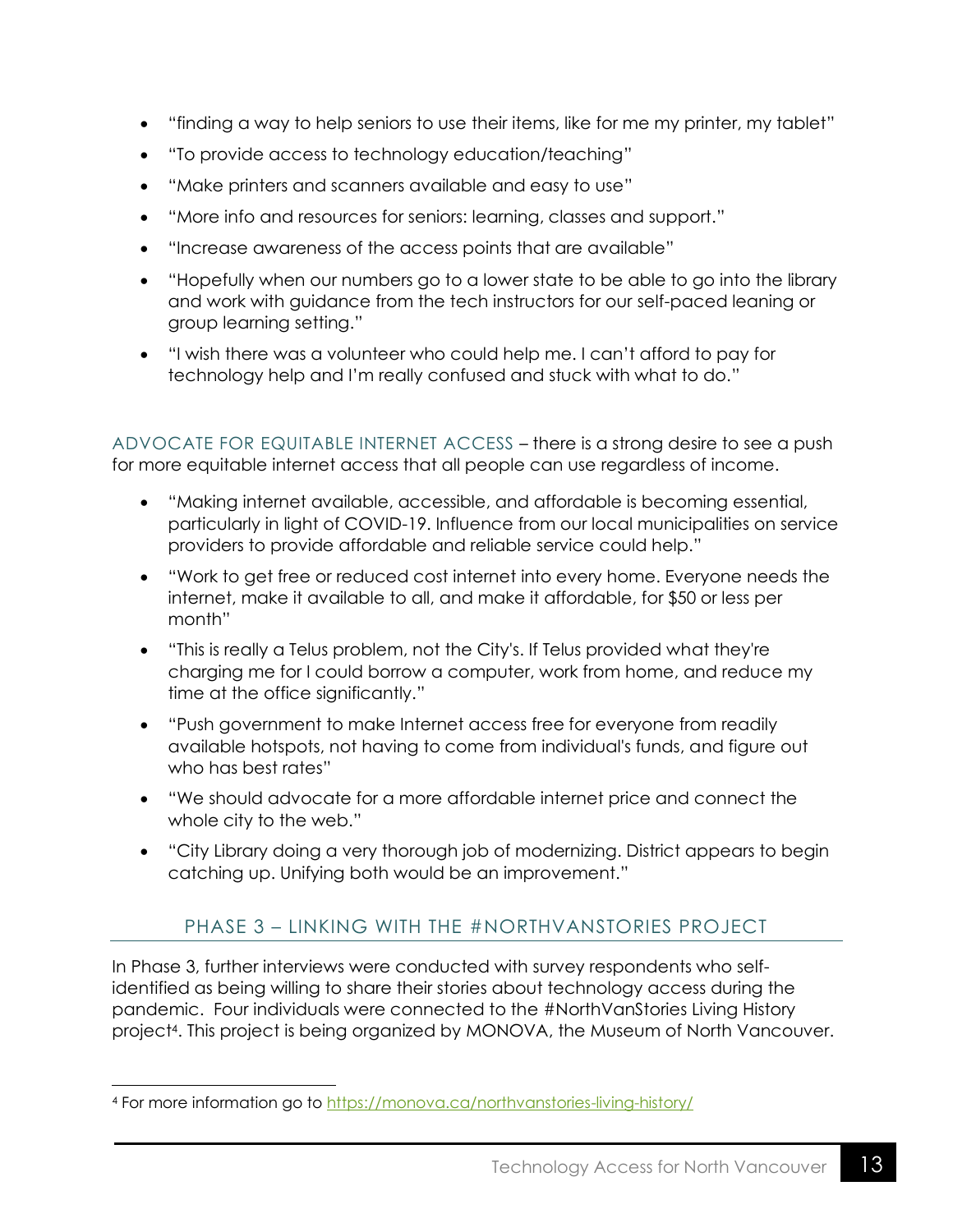### PHASE 4 – BUSINESS ASSETS IN COMMUNITY MAPPING

<span id="page-14-0"></span>In the final phase, a list of community resources for technology access and support was developed based on responses from various agencies in Phase 1 and follow-up with additional partners and businesses. The purpose was to create a resource for community agencies to refer to and share with community members. Appendix A is a list of organizations that offer technology access and supports, as of January 2021.

The ultimate goal of this final phase was to create a map illustrating locations with free Wi-Fi access, sources for public access technology, safe spaces for technology use, and sources for technology help and learning. Completion of this phase was limited by time and resource constraints, though municipal GIS systems or the North Shore Culture Compass were identified as potential tools to create and maintain such a map in digital form. A print resource is also desireable for those who are unable to access a digital map.

# DISCUSSION

<span id="page-14-1"></span>The pandemic has highlighted the critical role of technology in supporting connection and enabling all aspects of life including family, friends, school, work, entertainment, information, finances, social supports, medical appointments, government applications, and many others. With the pandemic, there has been a strong push to shift programs and services online, creating a deeper digital divide.

The most vulnerable people in our communities need equitable access to technology and opportunities. Without technology access, whole realms of experience and service are effectively cut off.

In recent years, research has been conducted on the topics of digital equity and the digital divide for vulnerable community members. In its report on "Access to the Digital Economy and Health"<sup>5</sup> , ACORN Institute Canada presented findings from focus groups with low to moderate income individuals in the Lower Mainland, and identified potential benefits of using the internet for health-related reasons:

- "Home internet access can support recovery by supplementing health information provided by medical professionals, particularly for individuals with memory issues;
- For low-income individuals who cannot afford some medical services (such as physiotherapy), health resources can be accessed online, ideally with guidance from medical professionals;
- As many services move online, internet access is crucial to ensure that low income communities can book appointments, check results, and more;

<sup>5</sup> For more information, go to

[https://acorncanada.org/sites/default/files//Digital%20Economy%20Report%20Final.pdf](https://acorncanada.org/sites/default/files/Digital%20Economy%20Report%20Final.pdf)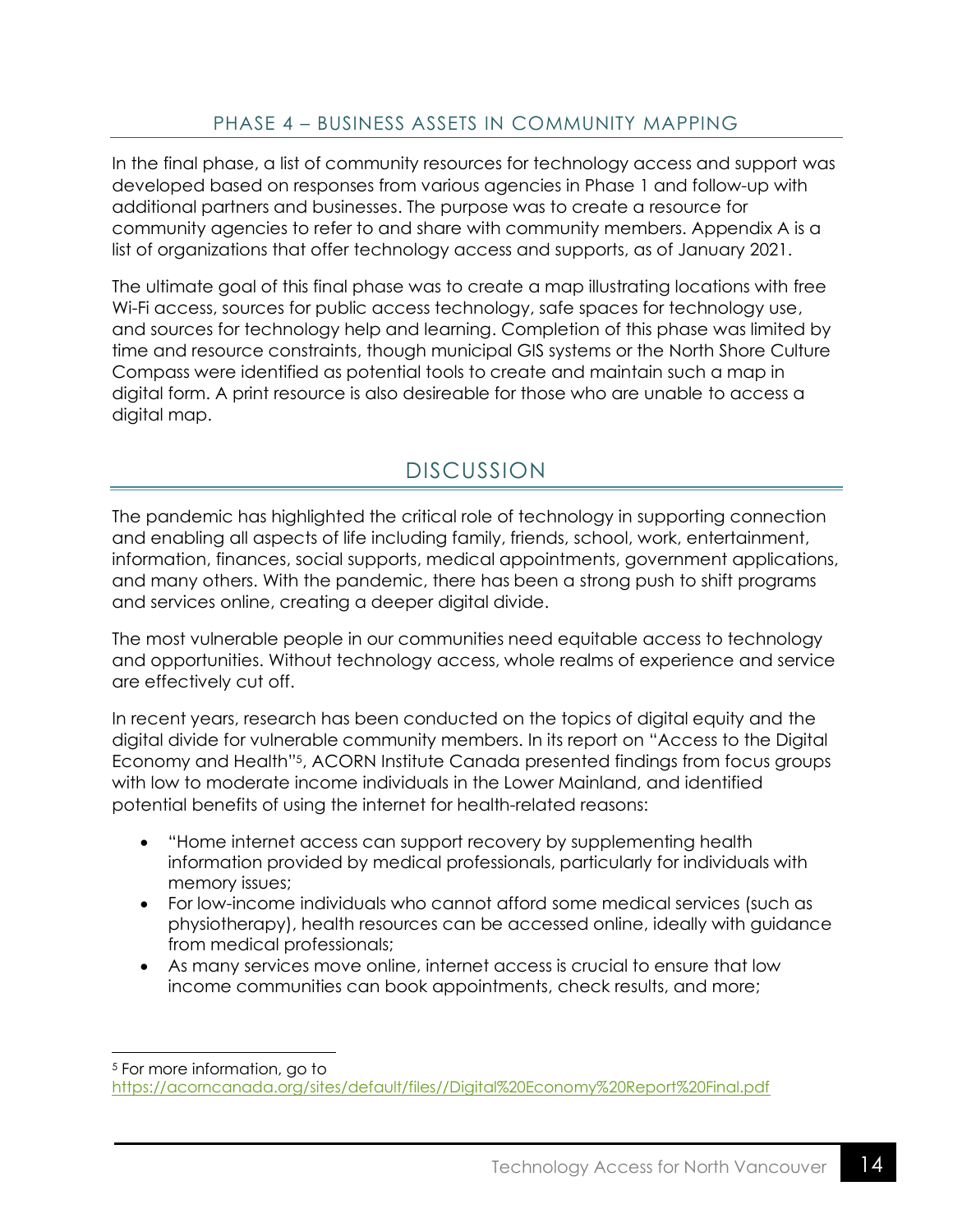- Internet access has the potential to positively impact a number of social determinants of health, such as physical environments, employment, income and social status, and social support networks;
- The connections that are possible through the internet are important, providing the social support networks that offer the potential to tackle social isolation"

While internet access is fundamental, people also need to have an appropriate device. Internet-capable devices include laptops, computers, tablets, and smartphones. People also need supporting devices like printers, fax machines, and copiers.

There are three significant challenges to device ownership:

- 1. Affordability purchasing new devices is expensive
- 2. Updates and maintenance devices need to be updated and maintained frequently. New technology is introduced at a rapid rate, and devices rapidly become obsolete.
- 3. Sharing no longer makes sense when all members of a household need access to technology for school, work, and life at the same time, it is exceedingly difficult to share a computer or tablet. In addition, many devices are designed for individual ownership and difficult to share. There is a strong need for individual access to technology.

A recent report from the United Nations Human Rights Council (UNHRC) has outlined how intricately connected the many different levels of human rights are with equitable technology access<sup>6</sup>. Reliable access to technology and the internet is not only an essential service but is also a basic human right.

The UNHRC is calling on all levels of government to consider how to "accelerate efforts to bridge digital divides and technological gaps between and within countries, and promote an inclusive approach to improving accessibility, availability, affordability, adaptability and quality of new technologies" with respect to economic, social, and cultural rights.

Locally, neighboring municipalities are undertaking initiatives to improve technology access for vulnerable populations. The City of Vancouver developed a Digital Strategy in 2015 to accomplish the goal of "digital maturity" by 2018 by enhancing "multidirectional digital connections among citizens, employees, business, and

<sup>6</sup> To read more about the 2020 Annual Report on the "Question of the realization of economic, social and cultural rights in all countries: the role of new technologies for the realization of economic, social and cultural rights" please go here:

[https://www.ohchr.org/EN/HRBodies/HRC/RegularSessions/Session43/Documents/A\\_HRC\\_43\\_29.](https://www.ohchr.org/EN/HRBodies/HRC/RegularSessions/Session43/Documents/A_HRC_43_29.pdf) [pdf](https://www.ohchr.org/EN/HRBodies/HRC/RegularSessions/Session43/Documents/A_HRC_43_29.pdf)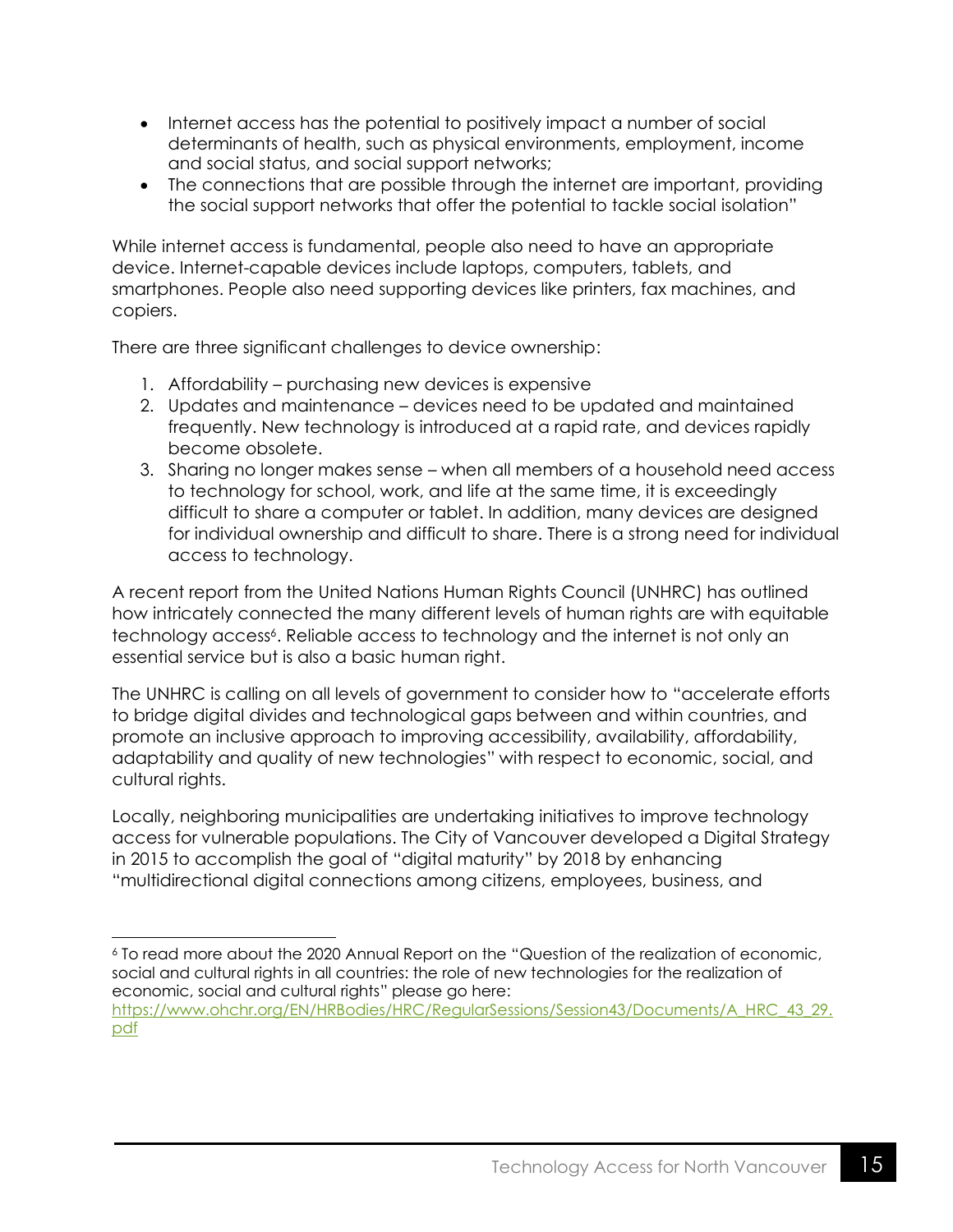government" 7 . The City of New Westminster created the New West Digital Inclusion Partnership to work on the expansion of public access to Wi-Fi, providing devices for those in need, and establishing community charging stations and new Wi-Fi hotspots. The Burnaby COVID-19 Technology and Social Isolation Working Group was created to focus on those who are lacking technology like seniors, immigrants, etc. and/or those who are socially isolated. This group's goals are to support vulnerable populations by providing education, acquiring low-cost devices, and connecting people together.

## A NOTE ON THE ROLE OF LIBRARIES

<span id="page-16-0"></span>Over half of community survey respondents (56%) reported they access technology through the library. The library was frequently mentioned as a facility where temporary closures and reduced hours upon re-opening impacted many community members and as a preferred location to access technology.

Libraries have been offering public access technology for decades to people of all ages and abilities, for free. This includes:

- Free public WiFi access
- Public access computers with Internet access and productivity software
- Access to printing, scanning, copying and faxing
- Technology for loan
- Group instruction on technology basics
- One-to-one, in-depth technology assistance
- Recording equipment and advanced multimedia creation and editing tools
- Digitization labs and equipment

At the start of COVID-19, North Vancouver City Library, North Vancouver District Public Library and West Vancouver Memorial Library collaborated to solicit a donation of 200 cell phones and 200 tablets with data plans to be distributed to vulnerable community members. The libraries connected through the tri-municipal North Shore Emergency Operations Centre and community partners to distribute devices to those who needed them the most. The libraries also developed a package of training materials for new users, and provided one-on-one help for those who were new to the technology. The Take Home Tech initiative was essential in filling an immediate need to connect people with their loved ones during the early stages of the pandemic and has most recently been extended through June 21, 2021. The three libraries have continued to work together to develop technology lending programs, and have coordinated to submit grant funding applications in support of expanding the programs.

While the pandemic resulted in temporary closure of libraries and reduced service hours on reopening, public libraries are continuing to roll out new and expanded services to address community needs during the pandemic, such as:

<sup>7</sup> <https://vancouver.ca/your-government/in-depth-strategy.aspx>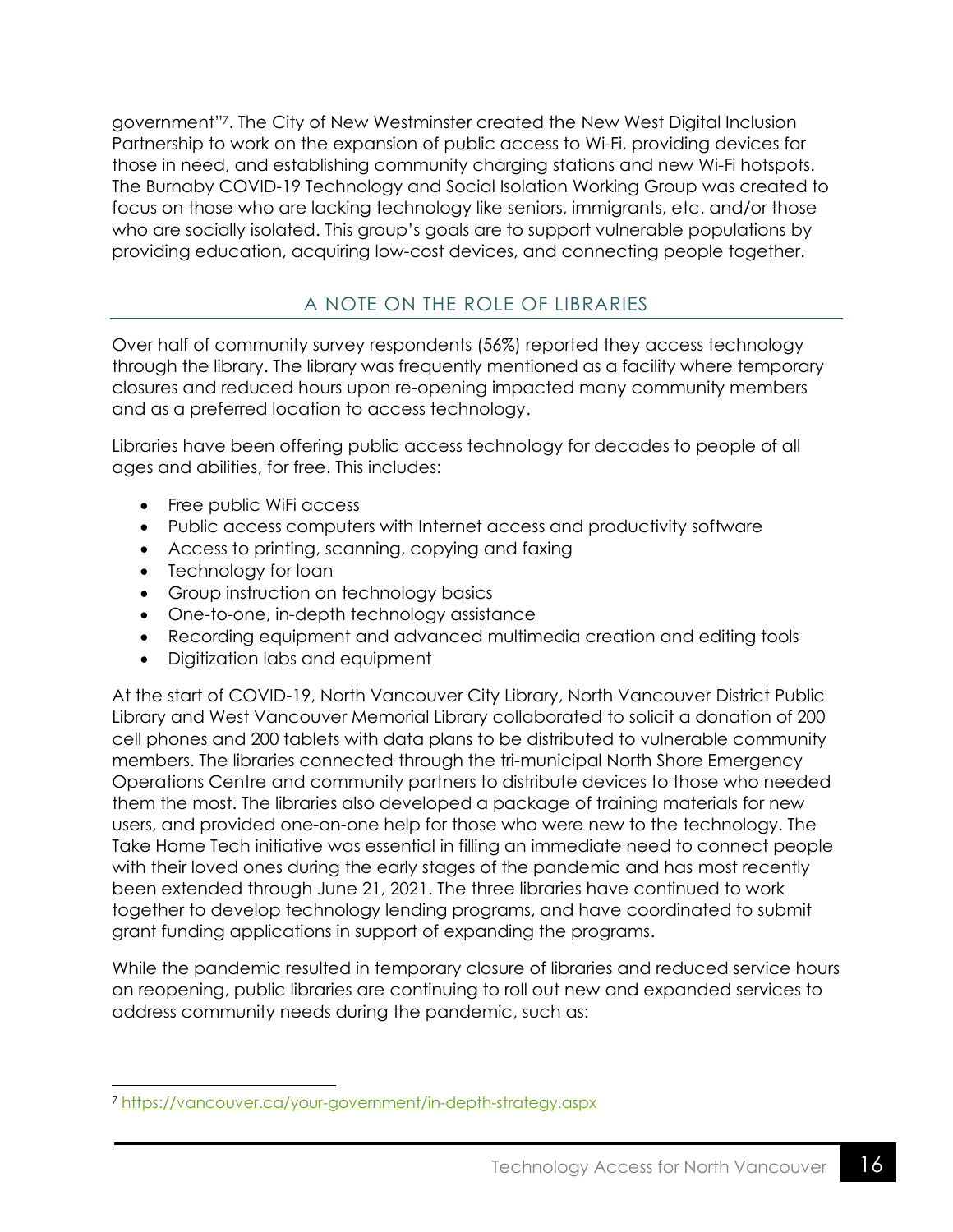- Bookable private rooms for people who need to have a medical, legal, financial or other appointment, participate in an online course or exam, or connect online with friends or family
- Extended library operating hours, including evening hours and Sundays
- Extended public computing sessions when no one is waiting
- iPads for loan
- Laptops and Wi-Fi hotspots for loan
- Virtual technology learning classes through Zoom
- Free access to online technology instruction through Lynda.com/LinkedIn Learning
- Technology support and assistance by telephone and in-person

As trusted, well-used community resource that is free and open to anyone, connected to a network of community-serving agencies, offering extended hours and skilled staff, and equipped with the technological and operational infrastructure to support public technology access, the public library is an important partner in future work to expand technology access.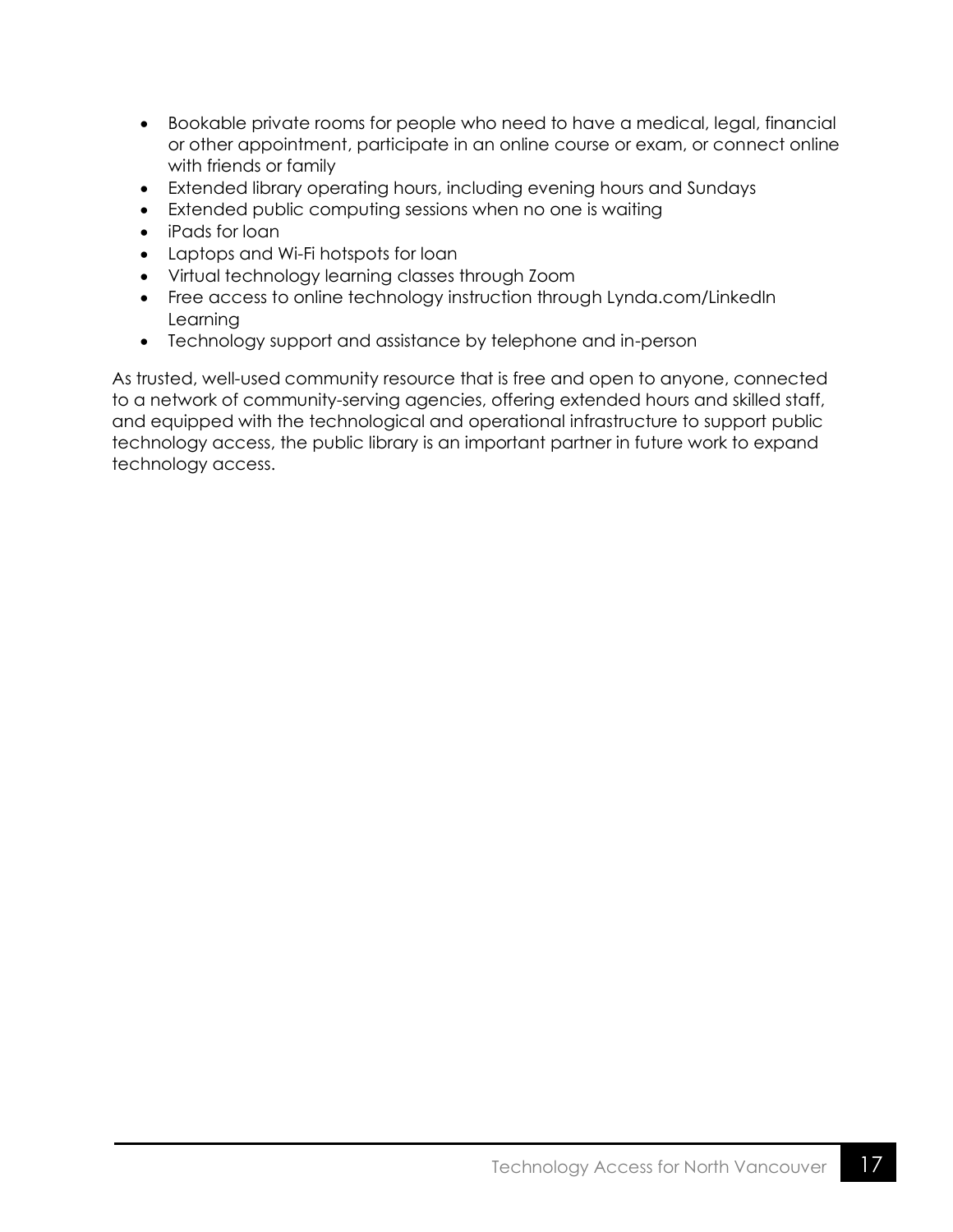# RECOMMENDATIONS

<span id="page-18-0"></span>With this report, the Expanding Technology Access committee has completed its work to understand and document the digital divide in our community, and has collected the data to create a map of public technology resources and supports on the North Shore.

To follow through on this work, it is recommended that the committee:

- Produce and distribute a map of technology resources in our community in both print and digital format
- Share key findings and recommendations from this work with funders and key stakeholders specifically:
	- o Social Resiliency Collective
	- o West Vancouver Community Foundation
	- o City of North Vancouver
- Share key findings and recommendations with this work with municipal and community partners, including:
	- o North Shore Homelessness Action Task Force
	- o North Shore Inter Agency Network

### FUTURE STEPS

<span id="page-18-1"></span>Any future technology access initiatives will require robust support. When looking at possible solutions to solve technology access issues, it is clear that a shift in policy and planning is necessary to ensure that no one is left behind due to a lack of technology access. Commitment of human and financial resources is needed to coordinate work at the scale and scope required.

<span id="page-18-2"></span>With additional support, it is further recommended to:

#### ESTABLISH A NORTH SHORE TECHNOLOGY WORKING GROUP

The creation of a North Shore Technology Working Group with members from key community services providers in all three municipalities is recommended. Using the North Shore as the wider boundary encompassing the City of North Vancouver, District of North Vancouver and the District of West Vancouver, would allow for a more comprehensive approach to managing technology equity and access.

## <span id="page-18-3"></span>DEVELOP A NORTH SHORE TECHNOLOGY STRATEGY THAT OUTLINES THE FUTURE OF TECHNOLOGY ACCESS AND INCLUSION FOR THE NORTH SHORE

Members of the North Shore Technology Working Group should develop a comprehensive strategy to tackle the issue of technology access. A North Shore Technology Strategy would guide local policies and identify initiatives to fund in order to expand technology access for the North Shore.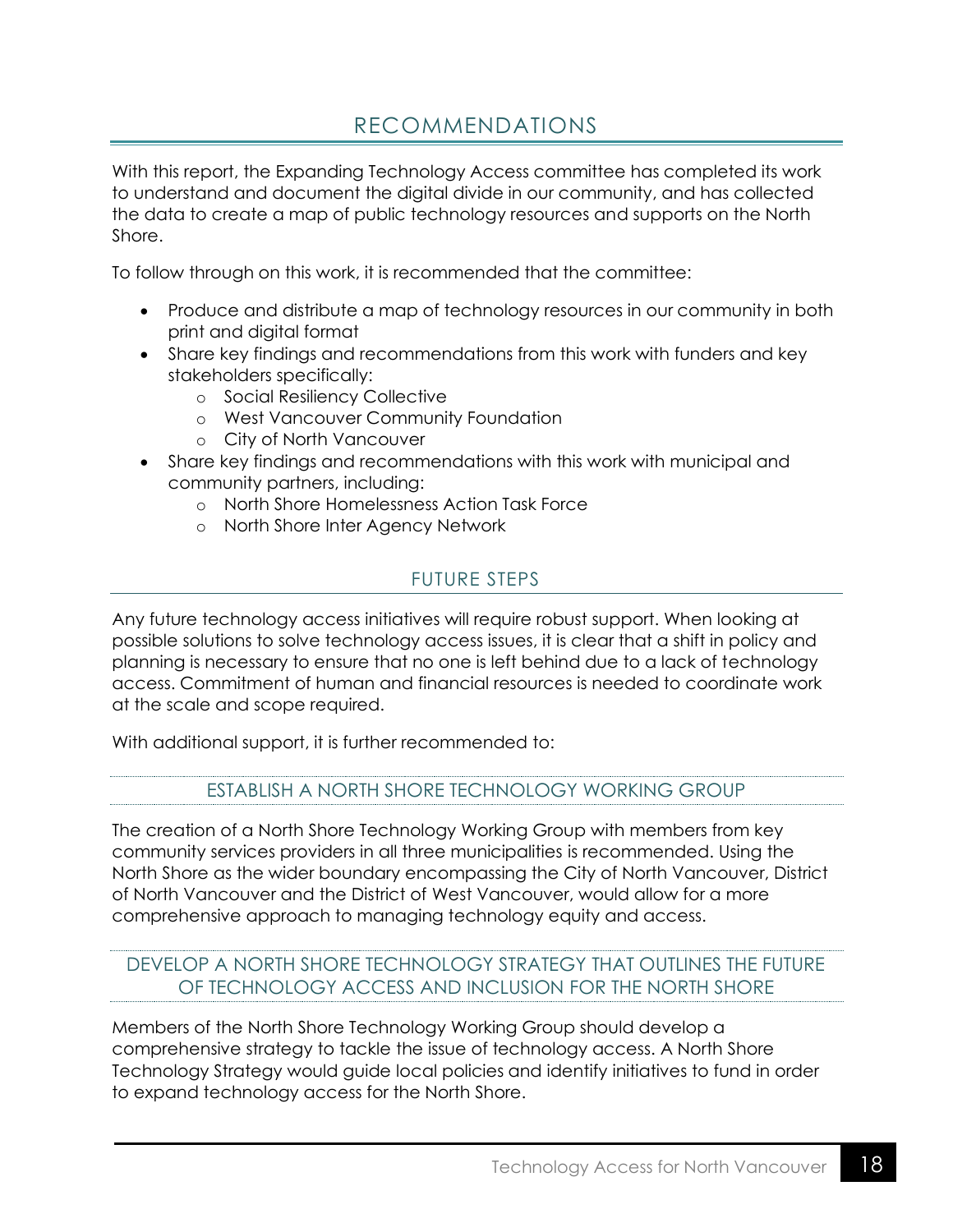The strategy should be informed by the findings included in this report and communitysourced recommendations such as: increasing availability of public access technology, installing more free public Wi-Fi hotspots and charging stations for devices, and advocating with industry and senior levels of government for equitable internet access.

### <span id="page-19-0"></span>ESTABLISH ONGOING SUPPORT TO MAINTAIN THE MAP OF PUBLIC TECHNOLOGY RESOURCES AND SUPPORTS

Service providers and agencies need a centralized resource that has information about available technology resources in one place. The information is changing constantly. Ongoing staff support is required to set up a digital mapping resource and to maintain the resource over time. Periodic updates to the print resource will also be necessary to support individuals who need it.

### DEVELOP PROTOCOLS TO SUSTAIN ACCESS TO PUBLIC TECHNOLOGY

<span id="page-19-1"></span>The pandemic has exposed how vulnerable service providers and agencies are to sudden change, and the impact that closures and service reductions can have on our most vulnerable community members. It is recommended that support be provided to service providers who normally offer public access technology to create protocols to ensure sustained access through a variety of emergency scenarios, including increased pandemic-related restrictions.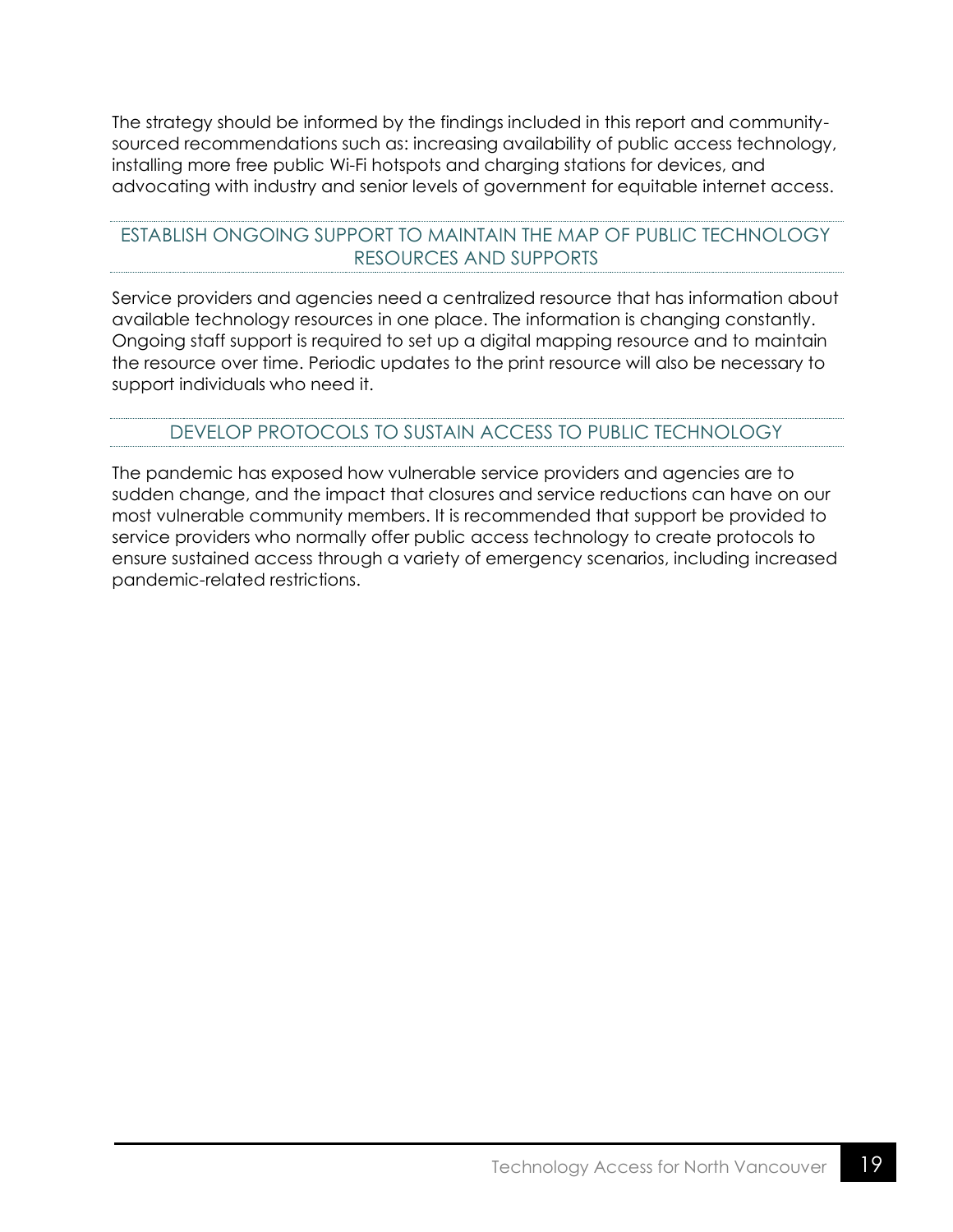# APPENDICES

<span id="page-20-0"></span>Appendix A: North Shore Technology Resources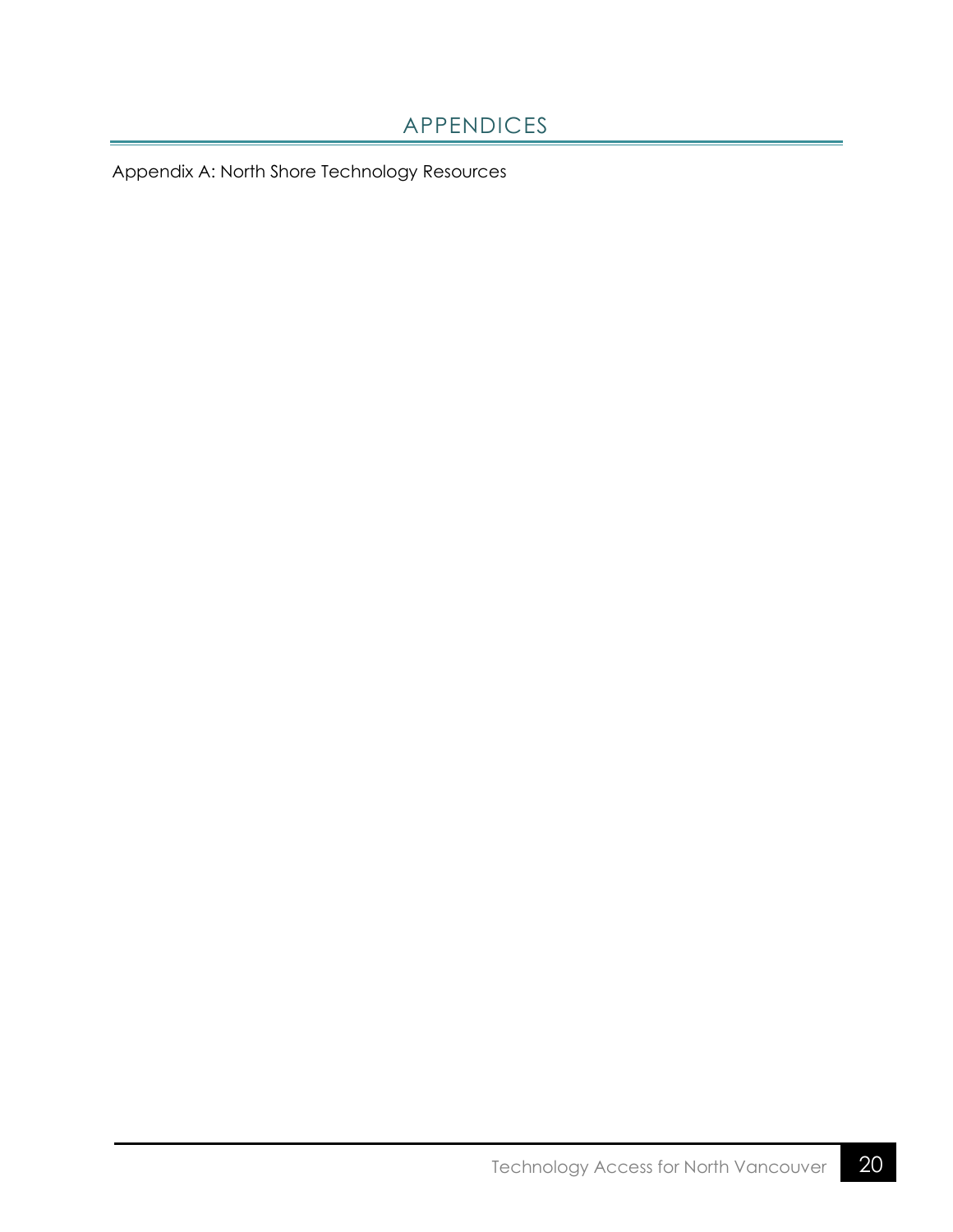## <span id="page-21-0"></span>APPENDIX A: NORTH SHORE TECHNOLOGY RESOURCES (UPDATED JANUARY 2021)

The following section has information about organizations and businesses that provide technology supports for vulnerable populations. Please note the following symbols used in the resource list:

space available to plug-in and charge device

 $\widehat{\mathcal{F}}$  free Wi-Fi

**Public Computer with internet access available** 

Loaner devices available

<span id="page-21-1"></span> $\Omega$  Technology support available

NORTH SHORE TECHNOLOGY RESOURCES

**Canadian Mental Health Association North and West Vancouver Branch [\(https://northwestvancouver.cmha.bc.ca/\)](https://northwestvancouver.cmha.bc.ca/)** – We have donated cell phones with data to clients so they can access our online services which include counselling, social and support groups. We can't offer extensive help with technology but some of our volunteers are available to help people who need to learn the basics in order to participate fully in our programming.

## **■ Øa North Shore Multicultural Society [\(https://nsms.ca/our-](https://nsms.ca/our-services/%E2%80%8Bemployment/)**

**[services/%E2%80%8Bemployment/\)](https://nsms.ca/our-services/%E2%80%8Bemployment/)** – We have a small drop-in computer center connected to our employment programs - clients can use computers to job search, work on resumes etc. Staff are available to support with simple troubleshooting. Our WorkBC resource centre in particular has computers for clients to access in relation to their job search.

*D***<sub>a</sub>** North Shore Neighborhood House [\(https://www.nsnh.bc.ca/youth/support/\)](https://www.nsnh.bc.ca/youth/support/) – Youth Outreach Workers can support youth ages 11 – 24 years with any technology-related challenges they may be facing, as well as supporting other aspects of their well-being.

**We Commiss North Shore Women's Centre ([https://www.northshorewomen.ca/\)](https://www.northshorewomen.ca/)** – Technology support available for women and gender variant individuals during drop-in on Monday – Thursday from 11a.m. – 2 p.m. at 131 East 2nd St, North Vancouver. 1 hour max. per visit, 3 individuals at a time, mask or shield must be worn.

**Re** North Van Arts [\(https://northvanarts.ca/about/plan-your-visit/\)](https://northvanarts.ca/about/plan-your-visit/) – We offer free Telus Wi-Fi in the CityScape gallery (users need to register with Telus). Our staff help our clients with online tech challenges as much as we can (mostly over the phone; sometime clients will come to our office and we will help them register for a class or apply for one of our opportunities.)

**Way Rome Vancouver City Library ([https://www.nvcl.ca/using-the-library\)](https://www.nvcl.ca/using-the-library)** – The library continues to work on technology access projects including laptop, tablet and e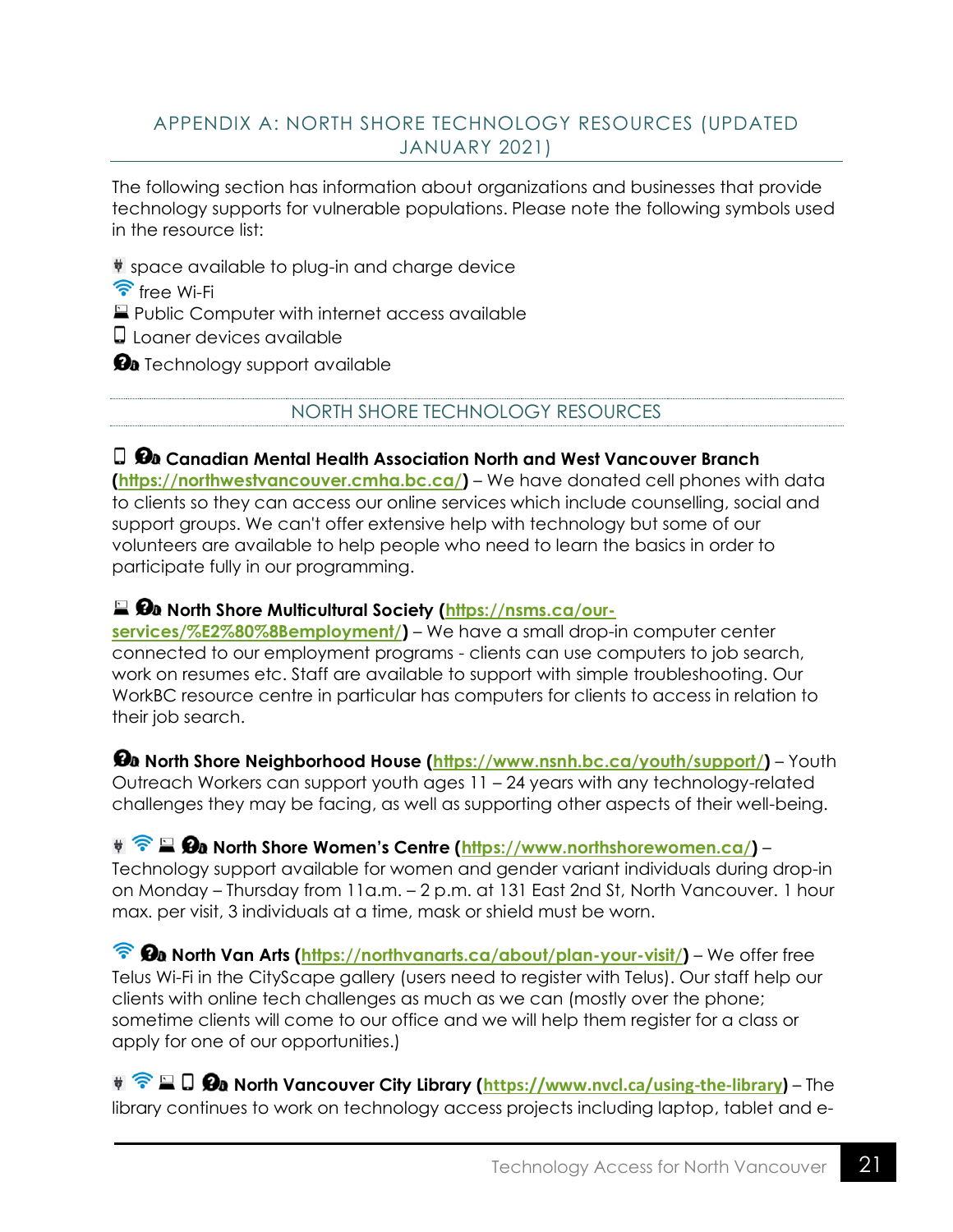reader lending, online tech learning, community tech support, etc. The library provides one-to-one tech assistance by in-person and by phone, email and chat. Digital literacy programming is regularly offered and has transitioned to online offerings through Zoom. There are also LOTS of free tutorials on how to use various pieces of technology and applications through Lynda.com.

**We Quilt Bu North Vancouver District Public Library [\(https://nvdpl.ca/event](https://nvdpl.ca/event-category/technology-skills)[category/technology-skills\)](https://nvdpl.ca/event-category/technology-skills)** – offers online digital literacy education through Zoom.

**North Vancouver Museum and Archives [\(https://monova.ca/\)](https://monova.ca/)** – The Reading Room of the Archives (pre-COVID-19) is open to the public and provides 3 computers with internet access, the archives online database and a document scanner. These services are intended for visitors to the Archives. Instruction on how to use these computers, cameras and the database is available (pre-COVID-19).

**Ba** Silver Harbour Seniors Activity Centre [\(http://www.silverharbourcentre.com/\)](http://www.silverharbourcentre.com/) – Technology access support can be provided Mon-Fri 9 a.m. – 3 p.m., but only if registered in another program.

**WESE D Øa West Vancouver Memorial Library** [\(https://westvanlibrary.ca/using-the](https://westvanlibrary.ca/using-the-library/computers-technology/)**[library/computers-technology/\)](https://westvanlibrary.ca/using-the-library/computers-technology/)** 

## **WEST LI On West Vancouver Seniors Activity Centre**

**[\(https://westvancouver.ca/parks-recreation/community-centres/seniors-activity](https://westvancouver.ca/parks-recreation/community-centres/seniors-activity-centre)[centre\)](https://westvancouver.ca/parks-recreation/community-centres/seniors-activity-centre)** – is collecting and donating gently used devices to seniors who need access to them. Some technical support can be provided.

OTHER TECHNOLOGY SUPPORT RESOURCES

<span id="page-22-0"></span>**Gluu Essentials [\(www.gluusociety.org\)](http://www.gluusociety.org/)** – a Canadian non-profit organization who offers 100% free, online digital skills training for older adults on how to use their cellphones and tablets. Separate classes are provided for Apple devices and Android devices.

## **TELUS Tech for Good for People with Disabilities**

<https://www.telus.com/en/about/people-with-disabilities/application?linktype=subnav> – Tech for Good provides Canadians with disabilities with specialized assistance, training and assistive technology to help them independently use their smartphone or tablet.

*Ha* YWCA TechLink [\(https://ywcavan.org/techlink-support\)](https://ywcavan.org/techlink-support) – offers free support over the phone and virtually for anyone in Metro Vancouver who finds themselves needing help with IT or tech. Staffed by residents of the Lower Mainland who have a background in technology and a desire to build their Canadian work experience, TechLink will be able to help you with general IT and tech-related queries. These can include questions around: setting up devices, making video calls, setting up email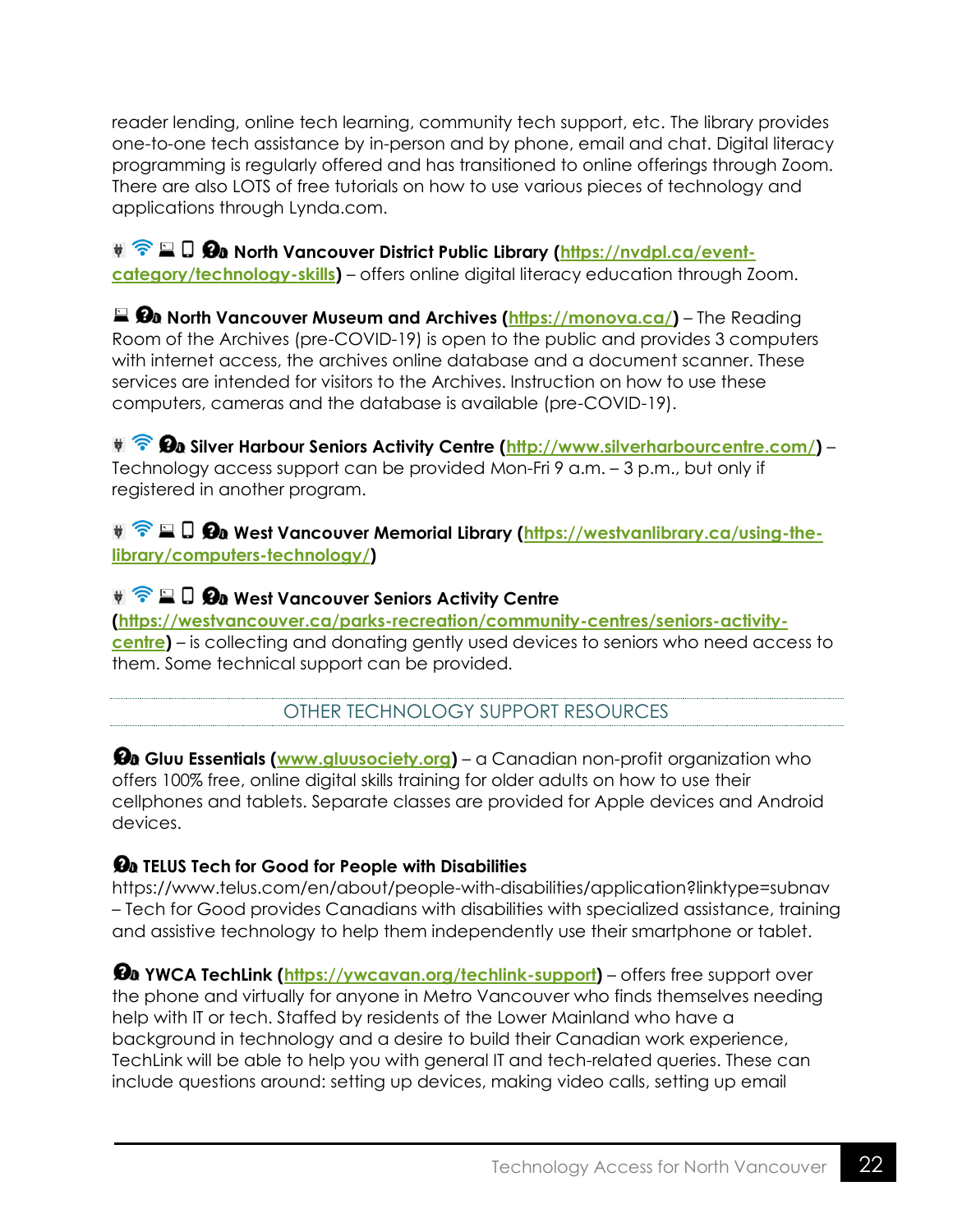accounts, how to access government services (limited details so as to not expose personal details such as passwords, accessing the internet, and more.

#### HOME INTERNET RESOURCES

#### <span id="page-23-0"></span>**Government of Canada Connecting Families Program**

**[\(https://www.ic.gc.ca/eic/site/111.nsf/eng/home\)](https://www.ic.gc.ca/eic/site/111.nsf/eng/home) -** The Connecting Families initiative has been designed to connect hundreds of thousands of low-income Canadian families to the Internet. Participating Internet Service Providers are voluntarily contributing to the initiative by offering \$10 Internet service (plus tax) to eligible families who currently receive the maximum Canada Child Benefit. The following providers are offering this service: Access Communications Co-operative Limited, Bell Canada (including Bell Aliant and Bell MTS), Cogeco, Coopérative de câblodistribution de l'arrière-pays (CCAP), Hay Communications, Novus Entertainment Inc., Rogers, SaskTel, Shaw, Tbaytel, TELUS, Vidéotron, and Westman Media Cooperative Limited.

TELUS Internet for Good for Low Income Families - [https://www.telus.com/en/about/low](https://www.telus.com/en/about/low-income-families/application?linktype=subnav)[income-families/application?linktype=subnav](https://www.telus.com/en/about/low-income-families/application?linktype=subnav)

TELUS Internet for Good for Youth Aging Out of Care <https://www.telus.com/en/about/youth/application?linktype=subnav>

TELUS Internet for Good for People with Disabilities <https://www.telus.com/en/about/people-with-disabilities/application?linktype=subnav>

#### CELL PHONE RESOURCES

<span id="page-23-1"></span>**Hollyburn Family Services e. [Leguchi@hollyburn.ca](mailto:Leguchi@hollyburn.ca) –** COVID-19 assistance provided (until March 2021) to help low-income clients with cost of phones/plans.

**SPARC e. [info@sparcbc.ca](mailto:info@sparcbc.ca) –** SPARC BC has free phones they can give out to low income or homeless clients.

#### **Telus Mobility for Good for Youth Aging Out of Care**

**<https://www.telus.com/en/about/youth/application?linktype=subnav>** - Youth aging out of government care are eligible to receive a free plan for 2 years, then a reduced \$35/month plan.

**Telus Mobility for Good COVID Program [\(https://www.telus.com/en/about/news-and](https://www.telus.com/en/about/news-and-events/media-releases/telus-delivering-over-10000-free-mobile-devices-to-help-canadians-stay-connected)[events/media-releases/telus-delivering-over-10000-free-mobile-devices-to-help](https://www.telus.com/en/about/news-and-events/media-releases/telus-delivering-over-10000-free-mobile-devices-to-help-canadians-stay-connected)[canadians-stay-connected\)](https://www.telus.com/en/about/news-and-events/media-releases/telus-delivering-over-10000-free-mobile-devices-to-help-canadians-stay-connected)** - Extension of youth aging out of care program, free plan offered paired with recycled devices.

**TELUS Mobility for Good for Seniors** <https://www.telus.com/en/about/seniors/application> - must be receiving Guaranteed Income Supplement (GIS) benefit to be eligible to receive a refurbished device and access to a reduced plan at \$25/month.